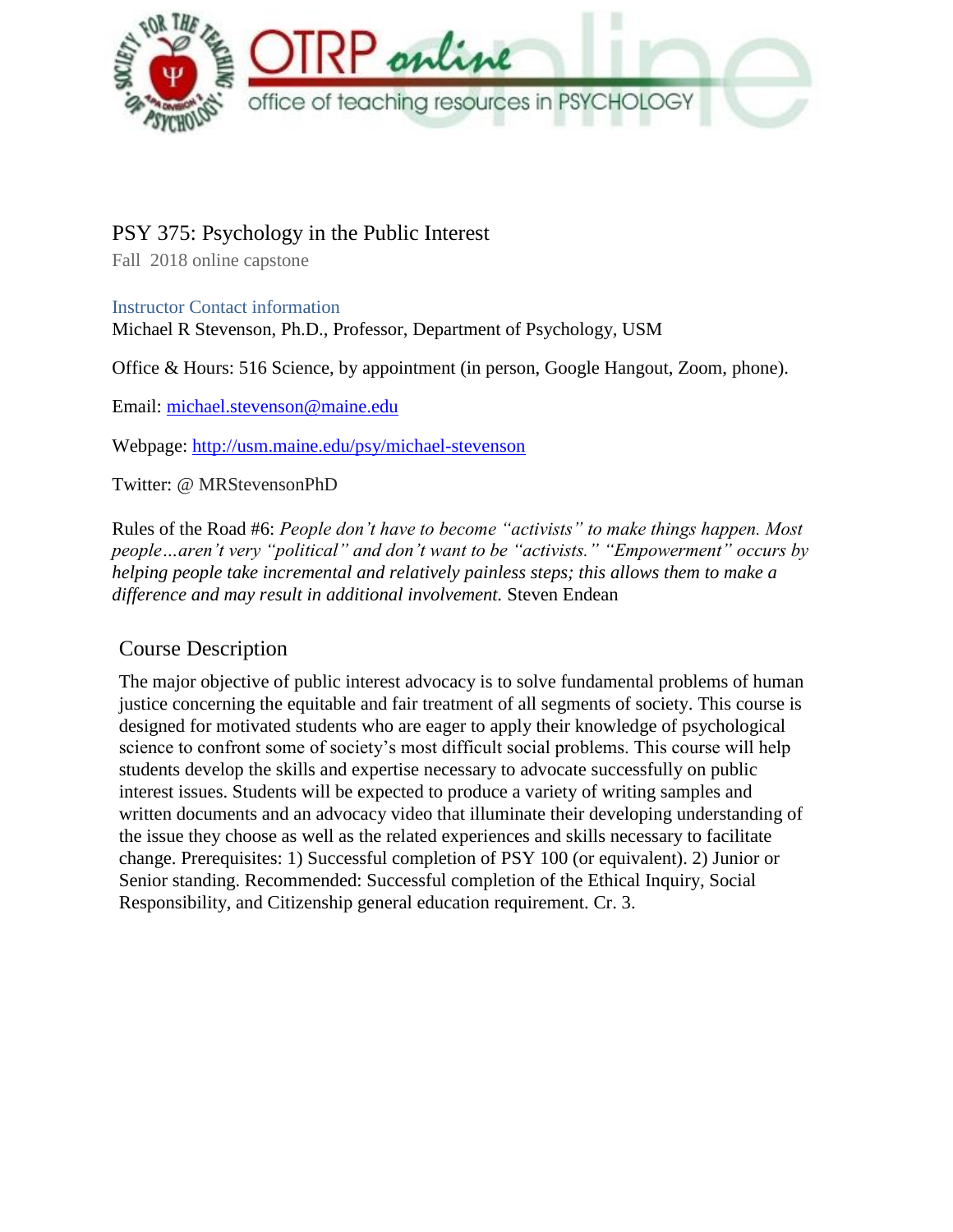## Learning goals

- *Critical thinking*
	- In this course you are required to analyze public interest issues from the perspectives of multiple constituencies. You are expected to evaluate evidence, arguments, assertions, and assumptions for relevance, bias, and stereotyping. The course also provides opportunities for you to develop your ability to use written and spoken language and to evaluate and utilize contemporary information sources. You will demonstrate these skills in the writing and video assignments.
- *Understanding contexts*
	- In this course you are required to articulate and analyze multiple perspectives on public interest issues. You are expected to draw connections between current dominant perspectives and their historical antecedents as well as those between your personal perspectives and those of others. You are also encouraged to apply basic approaches to advocacy across different contexts. You will demonstrate these skills through your posts to the discussion board and by writing about the same topic for different audiences.
- *Engaging with other learners*
	- This course provides you with opportunities to articulate and share your views on public interest issues and to engage with other learners in mutual constructive feedback while contributing to a learning environment that is safe for self-exploration and critical academic inquiry. You will demonstrate these skills by providing and receiving feedback.
- *Reflecting and acting*
	- $\circ$  This course will help you identify issues that matter to you while developing skills that promote effective civic participation. You will demonstrate these skills in your choice of topic and in your interactions with other participants in the course.
- *Learning to learn with technology*
	- The probability is very high that at least some of your continuing education needs will be met through online learning. This course provides you with opportunities to gain expertise in using technology to accomplish your educational goals. You will practice and develop these skills by interacting successfully with the technology necessary to complete the course.

## Course Structure

Psychology in the Public Interest is an asynchronous, online course. As you will see, the course has been designed to provide a roadmap that will guide you toward increased knowledge and skill focused on a public interest topic of your choice. We will use Blackboard to access digital course materials and for posting discussion board entries, and writing and video assignments. To access the course in Blackboard, navigate to<http://bb.courses.maine.edu/> (note: due to a compatibility issue, you may need to copy and paste this link into your web browser). Sign in using your MaineStreet username and password.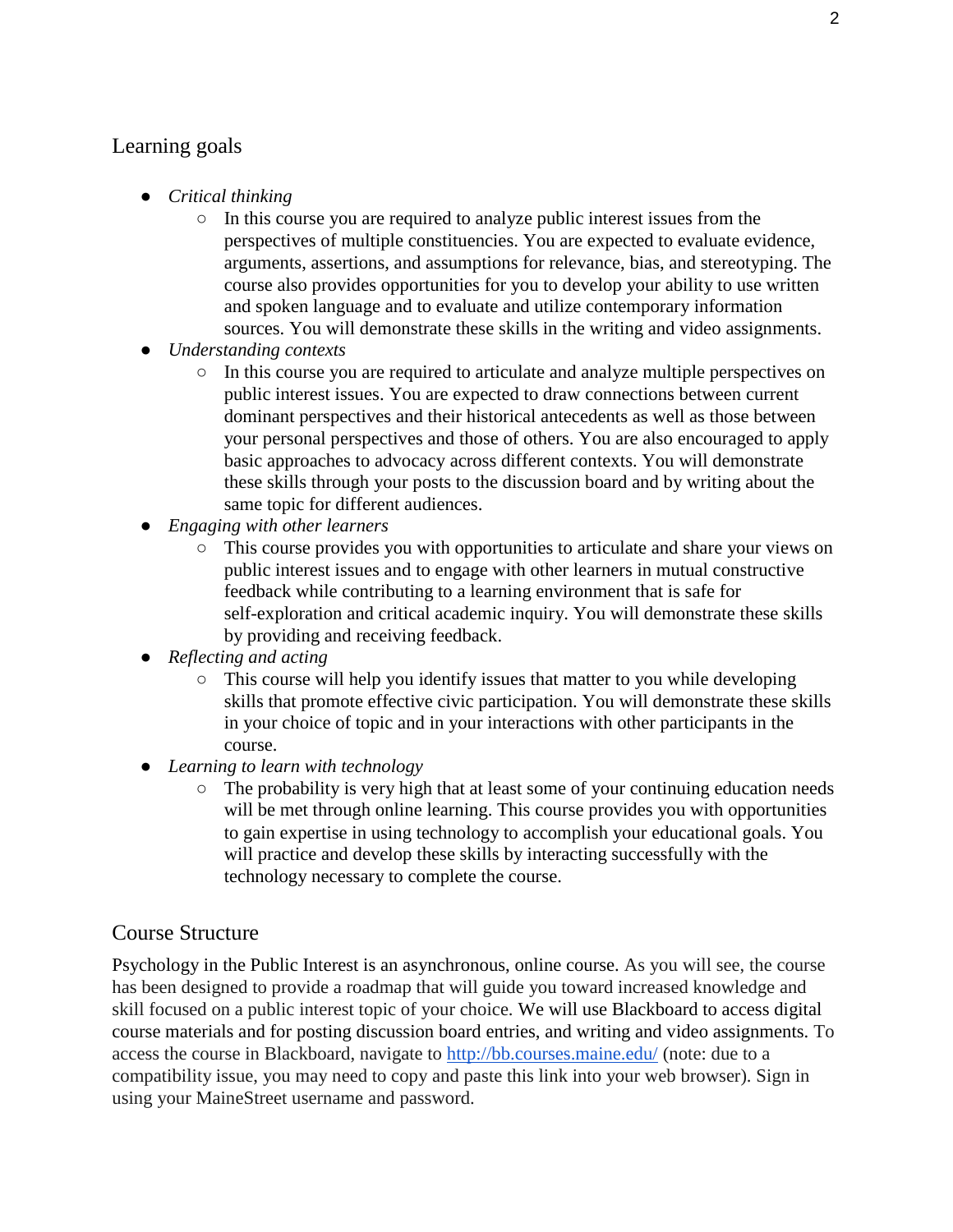The instructor's role in an asynchronous, online course can be quite different from what you may have experienced in classes offered through other modalities. Rather than a "sage-on-a-stage," the instructor's role in this course may be better described as a curator, facilitator, coach, and guide. Rest assured that we will interact frequently (at least electronically), often on an individual basis. To avoid dominating discussion, I am unlikely to respond to every single post. However, I will monitor each thread and ask questions or offer a perspective when that furthers the conversation. You will also receive constructive feedback from the instructor on each assignment using the relevant rubric. For many assignments you will provide (and receive) feedback from other students as well. As questions arise, be sure to make them known, privately via email [\(michael.stevenson@maine.edu\),](mailto:michael.stevenson@maine.edu) or within the relevant discussion thread so that all of us have the opportunity to reply. (You can also contact other students in the course through the email function in Blackboard!)

### Required readings and other course materials

Readings, course materials, announcements, and other pertinent information will be made available through Blackboard. As detailed in the course outline, readings include brief essays by public interest advocates, material intended to improve your advocacy skills, and examples that can serve as models for your own work. As the semester progresses, students will review and respond to discussion board posts and other material written by classmates. Research demonstrates that these pedagogical approaches lead to the development of important life and job skills including those related to finding, assessing, and analyzing information.

#### Communication

Students may contact the instructor with course-related concerns through email a[t](mailto:stevenson@maine.edu) [michael.stevenson@maine.edu. Acknowledgements or responses to inquiries can usually be](mailto:stevenson@maine.edu)  [expected within one business day \(e.g. if an inquiry is received on a Friday at noon, a response](mailto:stevenson@maine.edu)  [can be expected by Monday at noon\). If I am away from my computer and unable to meet this](mailto:stevenson@maine.edu)  [aspiration, I will post an announcement in Blackboard.](mailto:stevenson@maine.edu)

If you want me to be aware of your personal circumstances (e.g. a learning disability) or you have a concern about your grades, email is preferred. However, I suggest that you not put extremely personal information in email at all. Keep in mind that email, especially those sent to my university email address, can be accessed by others in some circumstances (e.g. a freedom of information request). Perhaps I am old-fashioned, but I try to find another mechanism for communicating sensitive information (e.g. telephone, Hangout, Skype).

Please monitor your maine.edu email address **at least daily**. Students who forward their university email to a personal account have often discovered that they miss important information. In addition, email sent to the instructor from a personal account not associated with maine.edu is sometimes overlooked, mistaken for spam, or unidentifiable because it does not match an email address listed in MaineStreet and Blackboard. In short, please use your maine.edu email account for the purposes of this course.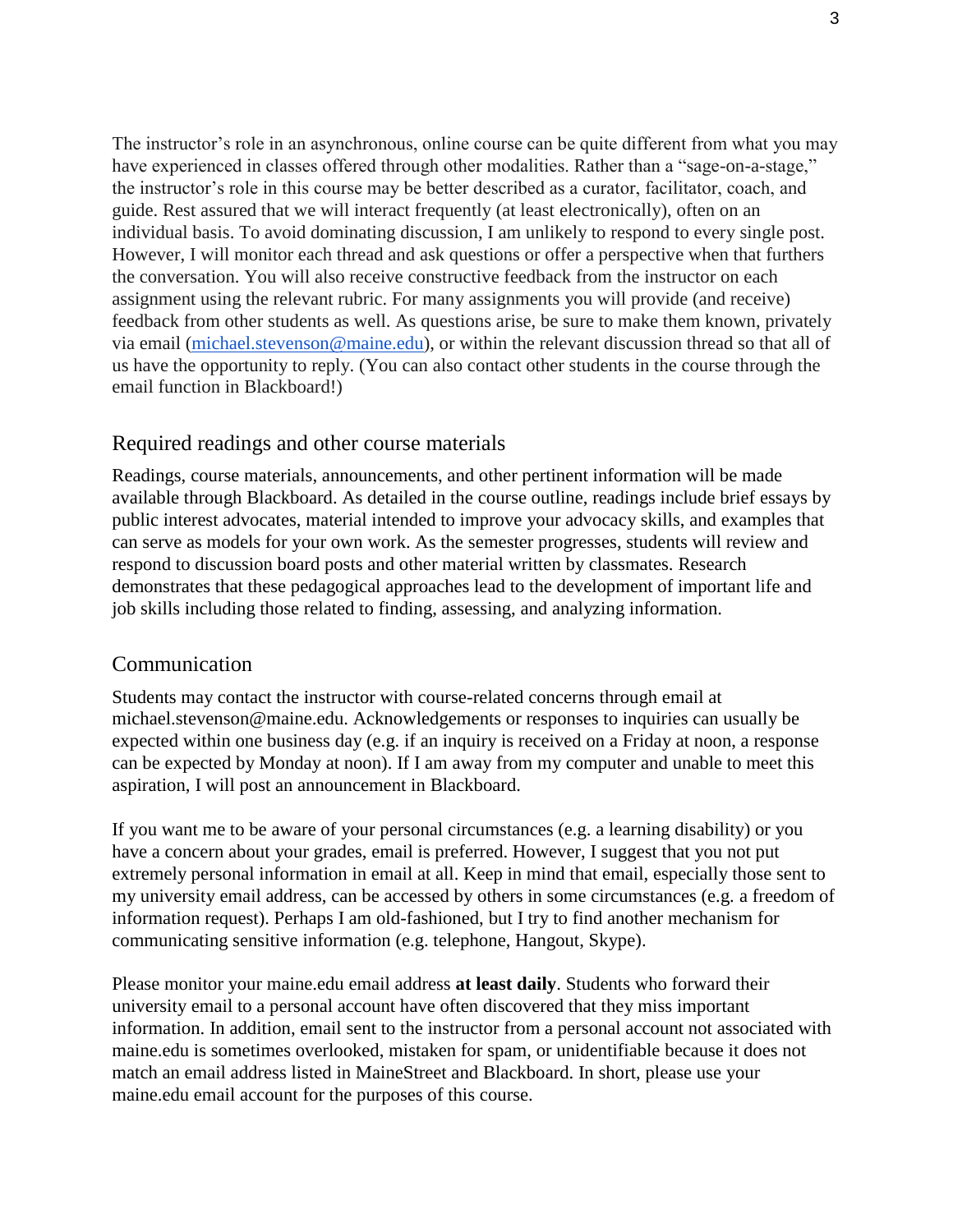## Netiquette

Our text-based communication is vital in this course because it is the primary--and sometimes only--way we will connect with each other. Please be careful and considerate in all your communications. Carefully consider what you are saying and remember that your readers (fellow students and instructors) might not infer your intent. These are a few suggestions:

1. Take a moment to re-read everything you write--assume that it will be taken in the worst possible light. (Doing so will also provide you the opportunity to correct typos and other errors).

2. Extend courtesy to others--assume the most charitable light possible. Doing so will make communication easier and far more civil.

3. Keep in mind that the online medium is poor at conveying tone. What was intended as a joke may not always be read as such. (Irony is especially difficult to convey via email.)

4. If you feel angry or frustrated, give yourself time before submitting a response, possibly even overnight.

5. If you aren't sure how something will come across, ask someone else to read it over and give you feedback. Always re-read or preview messages in the discussion board or email before posting or sending them.

## Resources

## *University Libraries*

The University libraries provide many materials and services in support of student research, including electronic databases, journals, electronic and print books, librarian-curated subject guides, and interlibrary loan services. An activated library barcode on the student ID card is all that is necessary to start using library services. A research guide for Psychology is available on the library website at: [http://usm.maine.libguides.com/psychology.](http://usm.maine.libguides.com/psychology) Although not specific to psychology, the library also has a guide for those interested in researching public policy that you may find useful [http://usm.maine.libguides.com/policy.](http://usm.maine.libguides.com/policy)

Basic research assistance is available both online [\(http://usm.maine.libanswers.com/\)](http://usm.maine.libanswers.com/) and in person at the reference desks during the library's extensive hours. More in-depth research sessions can also be scheduled; contact our assigned liaison librarian, Pat Prieto, at (207) [780-5662, pprieto@maine.edu, or via the appointment button on the research guide mentioned](mailto:pprieto@maine.edu)  [above.](mailto:pprieto@maine.edu)

## *Writing Support*

You are encouraged to consult the writing tutors in the Learning Commons in USM's libraries on the Portland and Gorham campuses for assistance in polishing your work. The writing tutors can assist you with creating an outline, reviewing the structure and content of the first draft, identifying issues with grammar and sentence structure, and providing feedback on the final draft of the work. To schedule an appointment with a writing tutor at Portland, Gorham or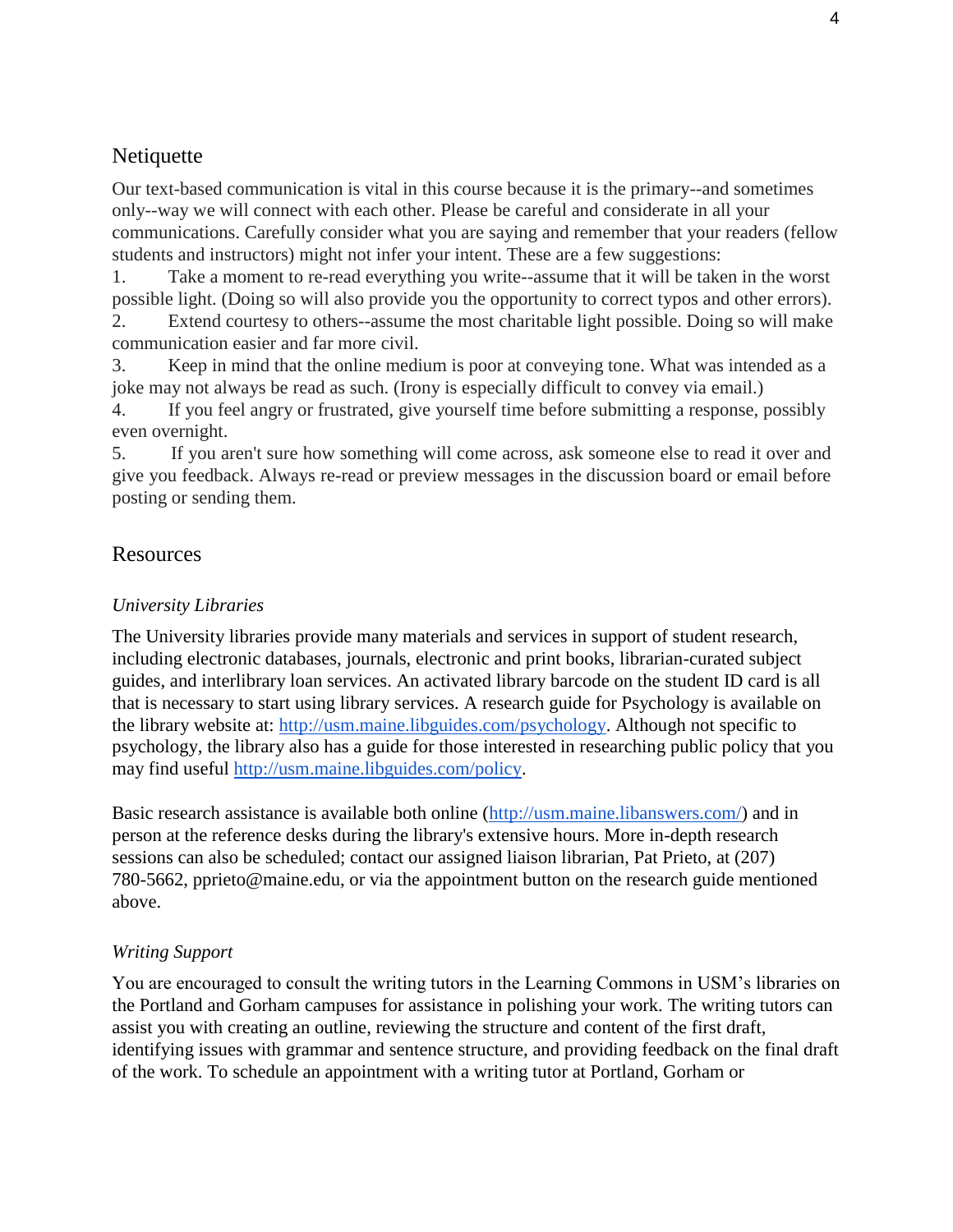Lewiston-Auburn, please visit [https://usm.maine.edu/learningcommons/writing-assistance.](https://usm.maine.edu/learningcommons/writing-assistance) You can also call (207) 780-4228.

University College also supports a virtual writing lab available to all UMS students doing their coursework online or from a distance. The writing lab, known as VAWLT, supports an online chat and synchronous face-to-face support via Google Hangouts or Skype. Students can submit course papers for feedback, access tutorial videos, and receive citation support. To schedule an appointment with a VAWLT writing tutor, please visit [https://learn.maine.edu/vawlt.](https://learn.maine.edu/vawlt)

## *Technology Support Center*

If you need technical support at any time during the course (especially concerning Blackboard), please contact the Technology Support Center:

Phone: (207) 780-4029 [E-mail: helpdesk@maine.edu](mailto:helpdesk@maine.edu)

## Computer access

·

If you do not have ready access to a computer or the internet, it will be difficult to complete this course successfully. If lack of access is of concern, please consider scheduling time to travel to a library or other facility with publically accessible equipment. Students enrolled through a campus of the University of Maine System (including USM, of course) can access the necessary equipment on their home campus or at any of a variety of other satellite locations.

Participants will need routine access to a reliable PC or a Mac with the latest version of a web browser. In addition, you will need broadband Internet connection (DSL or faster). Below is a list of recommended software to maximize your learning experience.

Latest Versions of Plugins/Players

- [AdobeReader](http://get.adobe.com/reader/)
- [AdobeFlashPlayer](http://helpx.adobe.com/flash-player.html)
- [Quicktime](http://www.apple.com/quicktime/)
- [WindowsMediaPlayer](http://www.microsoft.com/windowsmedia)

## Latest Versions of Internet Browsers

Run a [test](https://www.courses.maine.edu/webapps/portal/frameset.jsp?tab_tab_group_id=_18_1) to see if your current web browser and its components are optimized to use Blackboard.

- [MozillaFirefox](http://mozilla.com/firefox) (PC/MAC)
- Chrome [\(PC/MAC\)](http://www.google.com/chrome/)

Note: Please avoid the use of Internet Explorer. It often has difficulty interfacing with other required technology. It is no longer supported by the manufacturer! Some students have also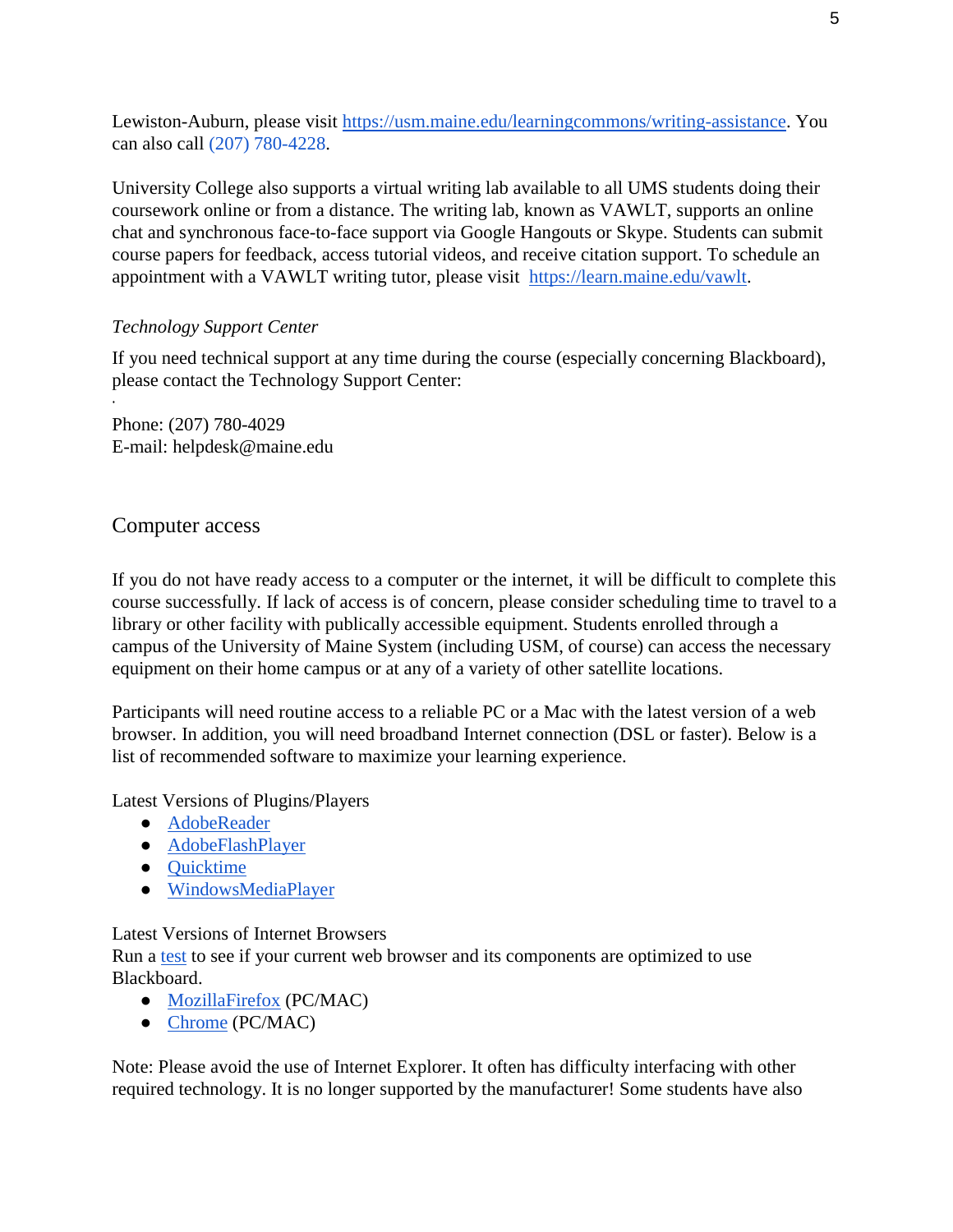indicated that they have had some difficulty with Safari. Regardless, if you begin to have problems interfacing, try a different browser.

### *Video Software*

You will be making two videos this semester—see assignment descriptions for details. There are many options for how this can be done and you are free to use any software or equipment to which you have access. The only requirement is that the videos be viewable by your classmates without needing special software. As such, I recommend that you upload your videos to YouTube or Google Drive. Both options will convert your videos to a universal format and will provide you with a sharable link. Resources in Blackboard show how to activate your YouTube account and upload videos. The link to a free video recording software called Screencast-O-Matic works on both Macs and PCs. Please let me know if you do not have access to a webcam.

### Policies

#### *Academic integrity*

Students are expected to complete graded work for this course independently. Although soliciting feedback from other students is highly encouraged, using another student's work and/or plagiarizing published material (whether electronic or print) is considered cheating. If you have questions about what constitutes plagiarism, please ask or contact the Chief Student Affairs Office at (207) 780-4035. Evidence of academic dishonesty will result in a zero for that assignment and a report will be filed.

#### *Deadlines*

All assignment deadlines are displayed in this document and on our Blackboard site in Eastern Time. Please record them in your personal calendar or whatever time management tool you use to keep yourself on schedule. You are always welcome to work ahead. However, you cannot get behind! Missed deadlines may impact the progress of other students, limit the feedback you receive, and prevent you from achieving important course goals. Missing deadlines also results in significant penalties. Ten (10) points will be deducted from the total score for any assignment submitted after the deadline unless arrangements are made well in advance.

As described in detail elsewhere in this syllabus, weekly discussion board entries and a variety of other assignments are worth 10 points each. In these cases, a zero will be entered into the gradebook for any 10 point assignment not submitted by the deadline. Failure to post assignments with higher point values by the relevant deadline will result in a 10 point penalty for each 24 hour period it is overdue.

If unanticipated things come up, like a death in family or an illness, let me know. However, I do not extend deadlines after they have passed. Please let me know that you need an extension well before an assignment is due. Failure to do so generally means no extension. An email to [michael.stevenson@maine.edu](mailto:michael.stevenson@maine.edu) describing the circumstances that might justify an extension is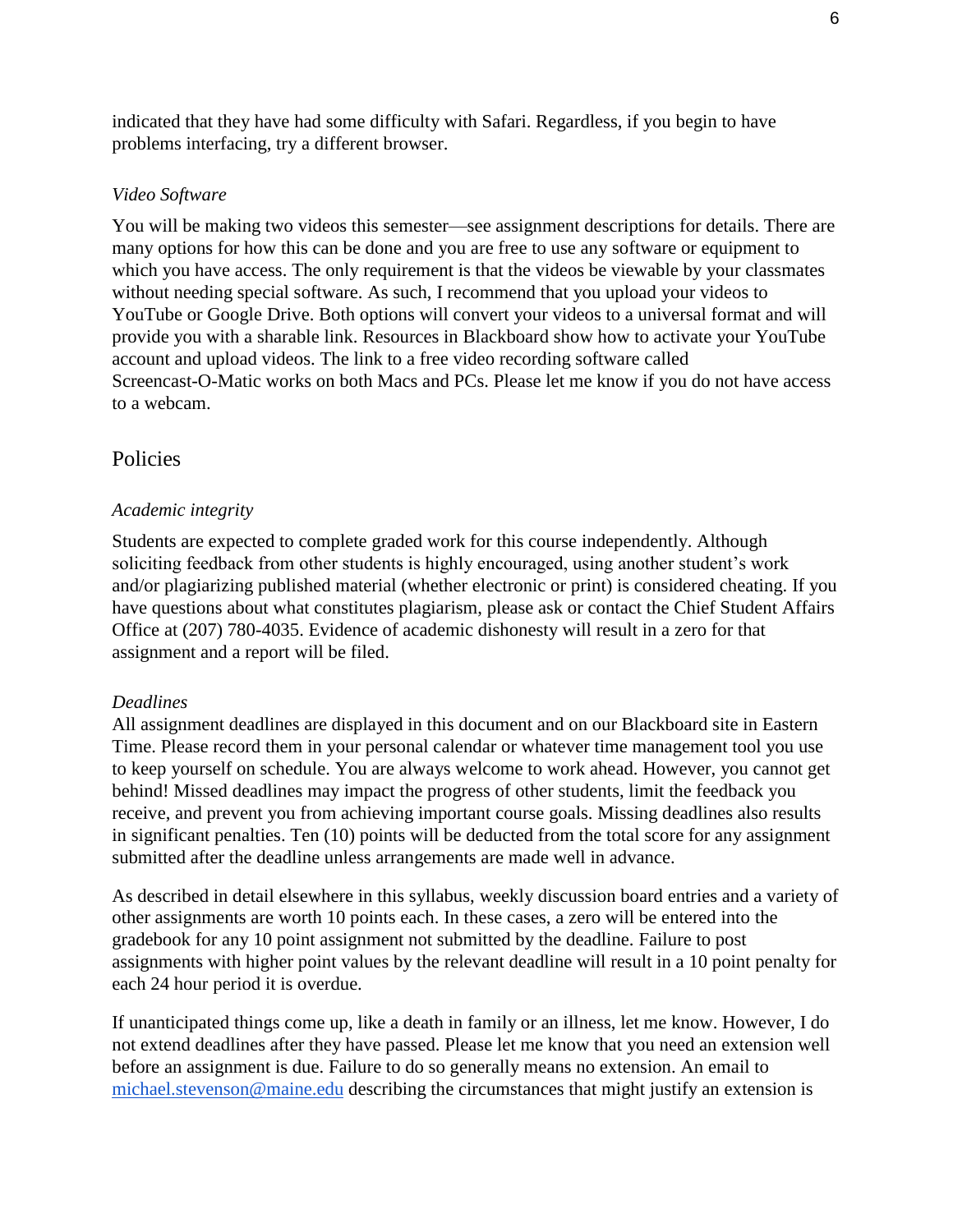usually sufficient but keep in mind that I am not always sitting at my computer (especially on weekends). Extensions may be granted for emergencies, accidents, illnesses and the like. Extensions are not likely in cases of forgetfulness, poor time management, or poor planning.

### *Accommodations*

The University is committed to providing students with documented disabilities equal access to all university programs and services. If you have a disability and would like to request accommodations, you must register with the Disability Services Center. Timely notification is essential. The Disability Services Center can be reached by calling (207) 780-4706 or by email a[t](mailto:dsc-usm@maine.edu) [dsc-usm@maine.edu. If you have already received an accommodation letter from the Disability](mailto:dsc-usm@maine.edu)  [Services Center, please provide me with that information](mailto:dsc-usm@maine.edu) as soon as possible. We will work [together to ensure that course materials are accessible and necessary accommodations are](mailto:dsc-usm@maine.edu)  [available.](mailto:dsc-usm@maine.edu)

### *Sexual Discrimination Reporting*

The University of Southern Maine is committed to making its campuses safe places for students. Because of this commitment, if you tell a professor or staff person about an experience of sexual assault, sexual harassment, stalking, relationship abuse (dating violence and domestic violence), sexual misconduct, or any form of gender discrimination involving members of the campus communities, the professor or staff person is required to report this information to the campus Title IX Coordinator, Betsy Stivers (207) 780-4709, or Deputy Coordinator, Sarah Holmes (207) 780-5767.

If students want to speak with someone confidentially, the following resources are available: University Health and Counseling (207) 780-4050; or Religious and Spiritual Life Council [Only Ordained Chaplains are confidential resources: (207) 228-8093].

In Portland ME you can also contact 24 Hour Domestic Violence Hotline (1-866-834-4357); 24 Hour Sexual Assault Hotline (1-800-313-9900).

In Lewiston ME you can also contact Safe Voices (1-800-559-2927) or Sexual Assault Prevention and Response Services (1-800-871-7741).

### *Equal Opportunity*

University of Southern Maine shall not discriminate on the grounds of race, color, religion, sex, sexual orientation, national origin or citizenship status, age, disability or veteran's status in education, employment, and all other areas of the University. Discrimination inquiries should be directed to Betsy Stivers, Director, Equal Opportunity Center of Excellence. She can be reached at (207) 780-4709 or [elizabeth.stivers@maine.edu.](mailto:elizabeth.stivers@maine.edu)

### *Observance of religious holidays*

Should you wish to observe a religious holy day that conflicts with our course schedule, I will work with you to reschedule assignments or to provide information about missed course material as long as arrangements are made within the first two weeks of the semester. However, given the structure of this online course, you can easily work ahead to avoid such conflicts. In fact, if you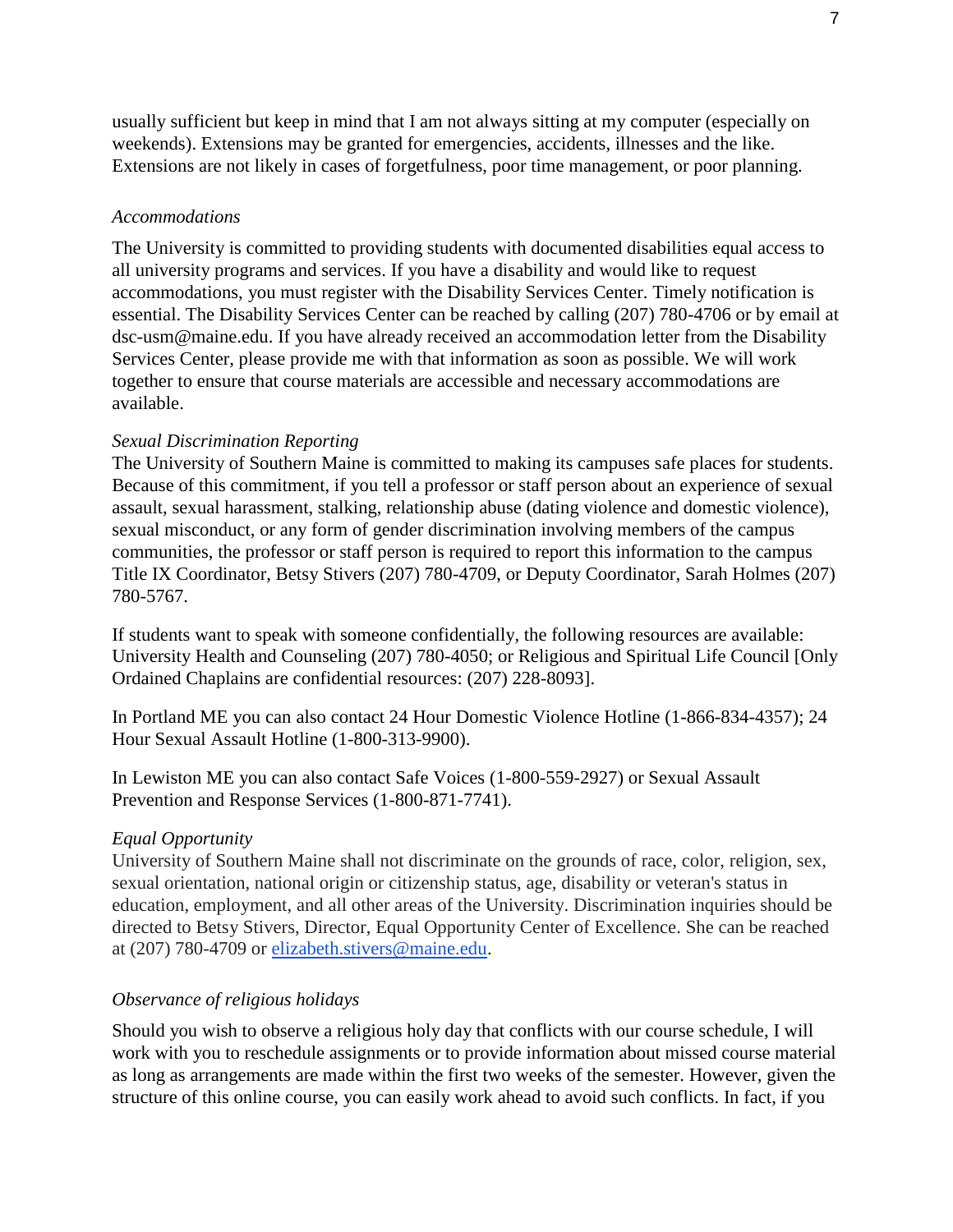need to be away from your computer for any length of time that might make meeting a deadline difficult, I highly recommend working ahead so that you don't risk the penalty associated with missing an assignment deadline.

### **Assignments**

#### *Weekly discussion board entries*

Each entry should be between 300 and 500 words, written in Standard English, and free of typographical and grammatical errors. These need not be formal but you should avoid the use of the emoticons, sentence fragments, and abbreviations (e.g. lol) often used in tweets, on Facebook, and in other casual communications. Discussion board entries (and replies, see below) need not be heavily documented with citations and references. However, you are encouraged to include links to media articles or more serious scholarship whenever that is appropriate. Entries posted after the deadline will receive 0 points.

#### *Replies to other students' posts*

Replies must be substantive. Pose a question; provide an insight or relevant anecdote; suggest a resource. Compliments and encouragement (e.g. "nice post") are welcome, but insufficient to earn credit. Base your comments on what you have learned in your major or in general education (CORE) courses you have taken. In particular, how is what you learned in your ethical inquiry, social responsibility, and citizenship course relevant to the discussion? Comments posted after the deadline will receive 0 points.

#### *Introduction video*

This 3 to 5 minute video provides you the opportunity to introduce yourself, your issue, and why it interests you. Model it after the TED talk videos you watched for Week 2. This also gives you the opportunity to become familiar with the video software. You will use the same software for your advocacy video.

#### *Framing the issue paper*

Write a 500 to 750 word paper in APA style which describes your issue and the motivation for your interest in the topic. Cite at least 2 high quality (e.g. peer-reviewed) references.

#### *Annotated list of advocacy groups/coalitions (for and against)*

List 4 to 6 relevant organizations or groups that advocate for or against your position with contact information and a rationale (e.g. What does this group stand for? How is it involved in advocacy on your issue?)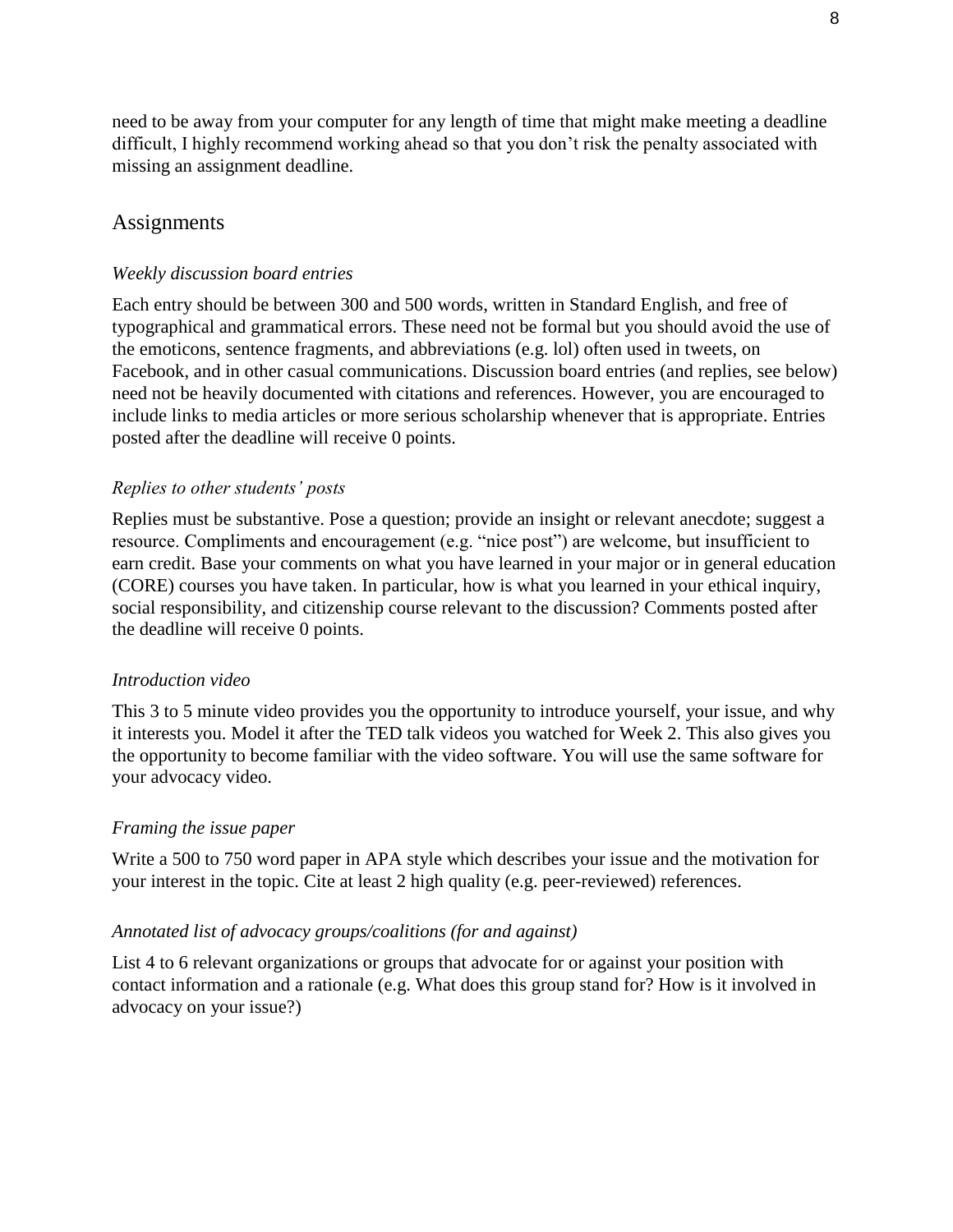#### *Annotated compendium of print and web resources*

By the deadline, your resource list should include at least 1 literature review, book chapter, or meta-analysis (which summarizes research on your topic), 5 peer-reviewed scholarly articles, and 6 additional sources which can include additional peer reviewed research as well as sources found on reliable websites (avoid Wikipedia and its clones, please), in the media, or interviews you have conducted with experienced professionals in the field. List your resources in **APA Style**. It is likely that the list will grow as the semester progresses and you get deeper into the issue. Annotate each entry. Write a few sentences summarizing the important information it contains or why it is relevant to your issue. In other words, your annotation should document the points each reference will support when you cite that reference in your other papers.

#### *Answering basic questions paper*

Pose at least 5 basic questions on your topic and provide 250 to 400 word answers to those questions (approximately 1250 to 2000 words total). Support your answers by citing the research listed in your resource compendium. Use as a model "Answers about Sexual Orientation" (Pg. 54 in Everyday Activism: A Handbook for Lesbian, Gay, and Bisexual People and their Allies. See e-reserves).

#### *Roster of relevant elected officials/policymakers with contact information*

List 3 to 5 people or offices (e.g. the mayor, your congressperson, the chair of the school board) with whom you might advocate. Provide contact information and a rationale (e.g. how is this person or office important to your issue? Why would you communicate with this person or office about your issue?) You are expected to choose one of these people as the intended recipient of a letter you will write later.

#### *Issue brief*

For week 5, you read a chapter by Jeanine Cogan (2003) entitled Influencing Public Policy (see e-reserves). Box 1.1 includes instructions for writing an effective briefing sheet. Box 1.2 provides an example of an effective brief. Use it as a model for your work. Keep in mind that you will use your issue brief as talking points for your advocacy video and it should be designed in a manner that allows you to use it as a handout. An outline that would be meaningful only to you is insufficient.

#### *Advocacy video presentation*

Create a 5 to 7 minute video using your issue brief as a guide. This is an opportunity to demonstrate your ability to engage in one-on-one advocacy with one of the elected officials, policy makers, or thought leaders you identified as important to your issue. Present your information in a digestible, concise way. Present the opposing arguments as well as those in favor of your view. Leave the viewer with a clear understanding of your position on the issue, the evidence that supports your view, as well as the evidence against the opposing view. Ensure that your appearance (e.g. attire) is appropriate for the intended audience.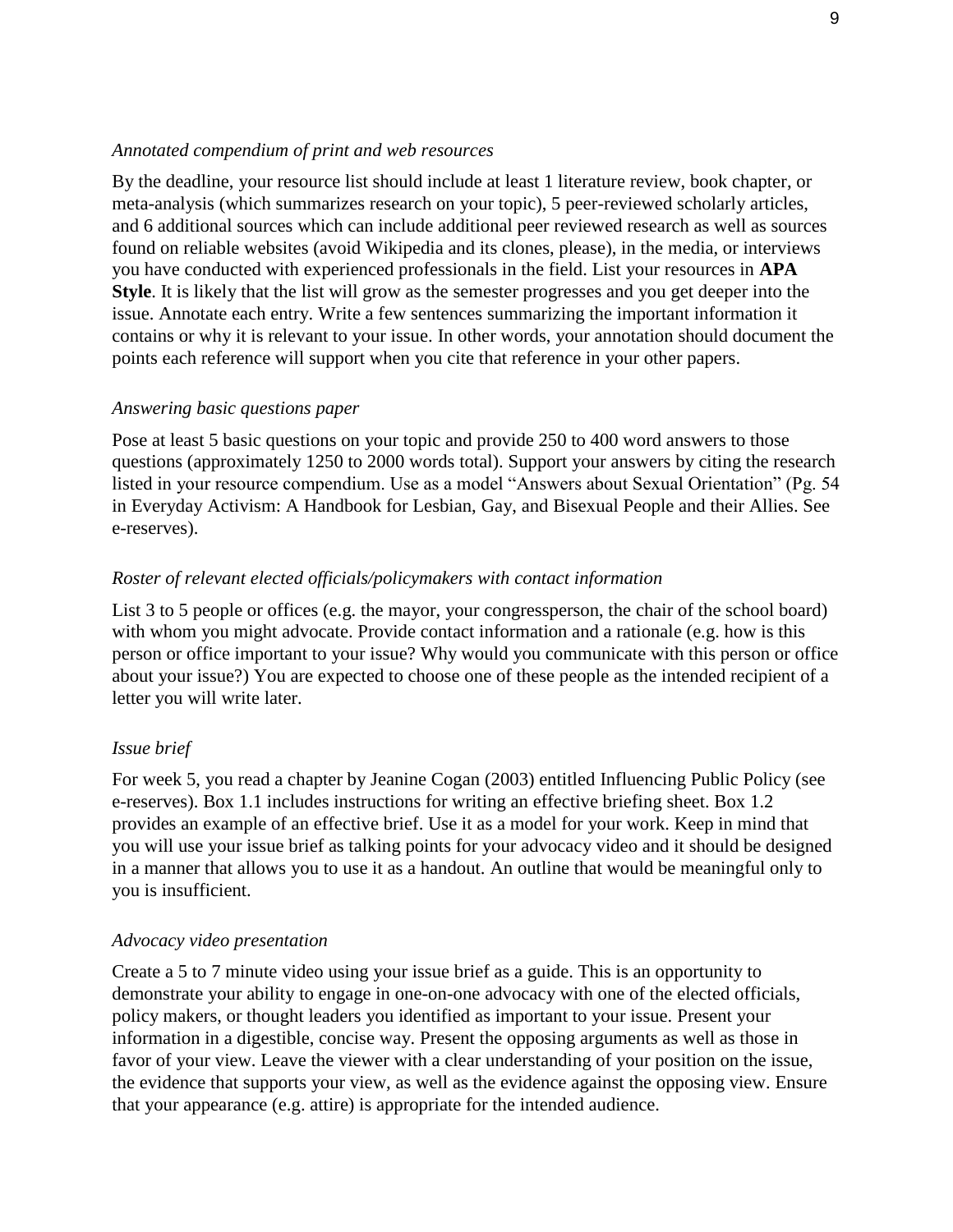## *Draft letter to elected officials or policymakers*

For week 5, you read a chapter by Jeanine Cogan (2003) entitled Influencing Public Policy (see e-reserves). Box 1.5 (pg. 30) provides an example of an effective constituent letter. Address your letter to one of the people you included on the list you developed earlier in this class. The APA's *A psychologist's guide to federal advocacy*, which you also read during week 5, provides guidance on writing an effective advocacy letter, see pp. 19-21.

Lee Hamilton (2004) also offered five pieces of advice on writing to a legislator:

- --get your facts straight
- --make your case concisely
- --stick to a single issue
- --make it timely
- --share a personal story

I also expect you to ensure that your letter clearly expresses a well-informed point of view; is free of grammatical, typographic, punctuation, and other errors; and is supported by psychological research.

## *Final letter to elected officials or policymakers*

Revise and resubmit your letter based on the feedback you received. Consider sending it to its intended recipient(s).

## *Draft Op Ed essay*

Most op eds are rather short (750 to 800 wds). Yours should be no longer than 1200 words. For week 5, you read a chapter by Jeanine Cogan (2003) entitled Influencing Public Policy (see e-reserves). Box 1.7 (pg. 35) provides the framework for an effective op-ed. For more detailed suggestions see How to write an op ed review:

[http://shorensteincenter.org/wp-content/uploads/2012/07/HO\\_NEW\\_HOW-TO-WRITE-AN-OP](http://shorensteincenter.org/wp-content/uploads/2012/07/HO_NEW_HOW-TO-WRITE-AN-OPED-OR-COLUMN.pdf) [ED-OR-COLUMN.pdf](http://shorensteincenter.org/wp-content/uploads/2012/07/HO_NEW_HOW-TO-WRITE-AN-OPED-OR-COLUMN.pdf)

Ensure that your essay

- clearly expresses a well-informed point of view.
- is free of grammatical, typographical, punctuation, and other errors.
- is supported by psychological research.

## *Final draft Op Ed essay*

Revise and resubmit your Op Ed based on the feedback you received. Consider submitting it for publication to an appropriate media outlet.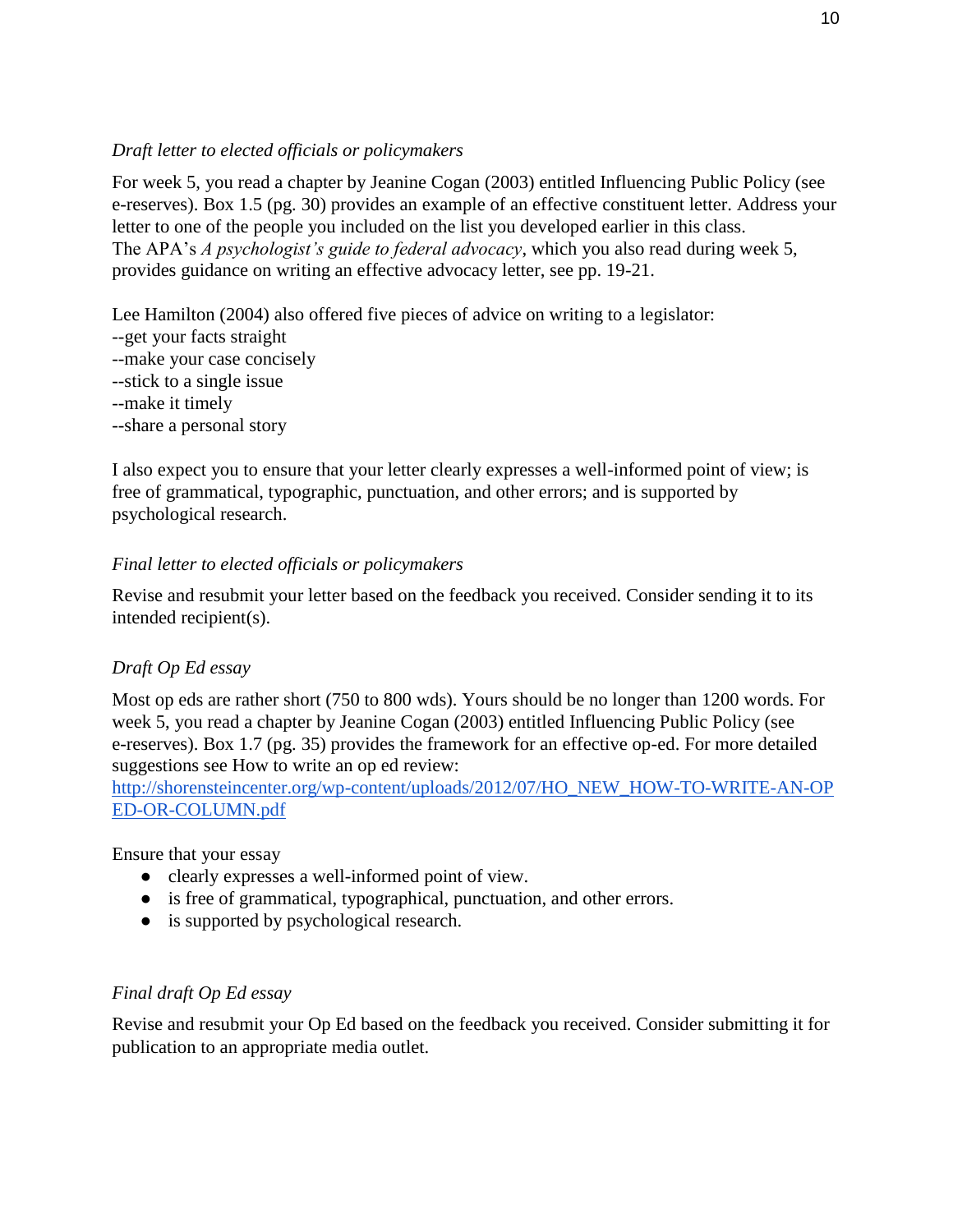## **Grades**

Discussion board entries will be reviewed on a rolling basis by the instructor. Feedback from peers and the instructor will be provided on course artifacts on an ongoing/as needed basis.

Letter grades will be based on the quality of class participation and course products using the following scale:

**A** represents work of excellent quality and will be recorded for students who do outstanding work. (e.g. Writing assignments are innovative, of superior quality, and demonstrate the development of effective advocacy skills. Student demonstrates accomplishments well beyond the minimum requirements and applies findings of psychological research effectively and appropriately.) (450 to 500 points)

**B** represents work of good quality and will be recorded for those who do work which is clearly above the average. (e.g. Writing assignments demonstrate above average grasp of course content, are presented in APA style where appropriate, and are supported by psychological research. Discussion board posts demonstrate insight. Feedback provided to peers is constructive and appropriate. Student demonstrates effective use of feedback to strengthen course products and gain insight.) (400 to 449 points)

**C** represents work of average/sufficient quality and is recorded for students who do average work (e.g. All expected writing assignments were delivered by deadline and were of a least average quality and in APA style where appropriate. Meaningful weekly discussion board posts are completed on time. Class participation is sufficient to demonstrate basic understanding of course content.) (350 to 399 points)

**D** represents work which is below average but above failure. (e.g. Writing assignments were not delivered. Deadlines were missed. Student participation was insufficient or counterproductive.) (300 to 349 points)

**F** represents work which is not of an acceptable quality. (e.g. Writing assignments were not delivered. Deadlines were frequently missed. Student failed to participate. Student failed to respond to feedback.) (fewer than 300 points)

Please note: I do not round up (299 points is still an F) and I do not assign intermediate grades (+  $or -$ ).

## Scoring rubrics

Each of the 13 writing/video assignments will be scored using a rubric that is consistent with the writing prompt and is available in Blackboard. To locate the scoring rubric for each post, go to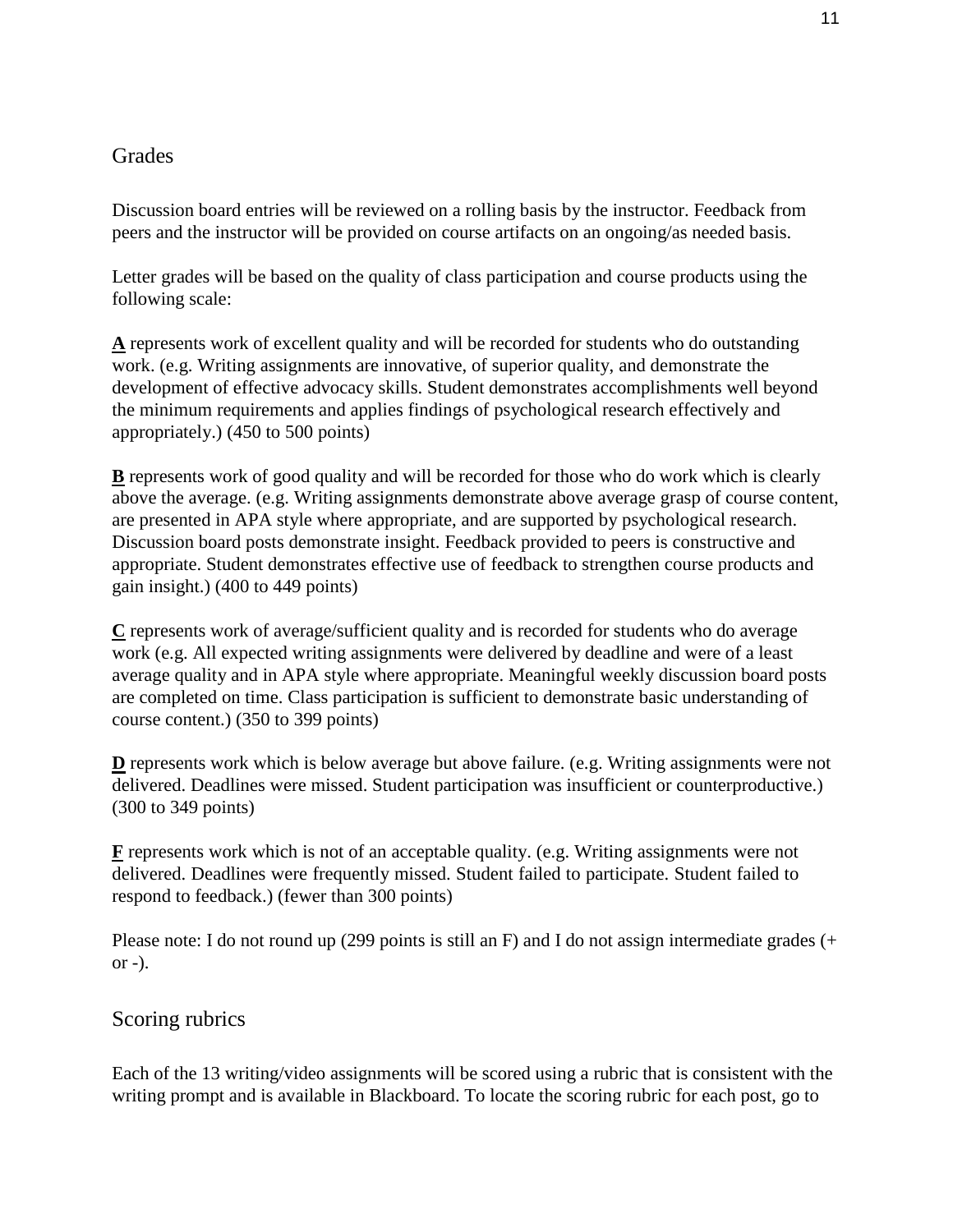your gradebook (i.e. My Grades) on the Bb site for this course and click on 'view rubric' for each assignment. I highly recommend reviewing the writing prompt AND the associated rubric before completing an assignment. In fact, it is good practice to use the rubric to assess your work before posting it to Blackboard. Doing so may increase the probability that you are posting your best work. Please note that rubrics are designed to reward work that exceeds expectations. Work that simply meets expectations (e.g. written in standard English, met deadlines, followed instructions) will be considered average or sufficient (e.g. C) as indicated in the scale described above.

| <b>Assignments</b>                     | <b>Products and details</b>  | <b>Total</b> |
|----------------------------------------|------------------------------|--------------|
| <b>Weekly discussion board entries</b> | 12 entries @ 10 points       | 120          |
| Replies to others' posts               | 26 replies @ 3 points        | 78           |
| <b>Introduction video</b>              | 3 to 5 minute video          | 10           |
| <b>Framing the issue</b>               | 500-700 word paper           | 25           |
| <b>Advocacy groups</b>                 | <b>Annotated list</b>        | 15           |
| <b>Resources</b>                       | <b>Annotated list</b>        | 40           |
| Answering (5) basic questions          | Appx. 2500 word paper        | 50           |
| <b>Elected official/policymakers</b>   | <b>Annotated list</b>        | 15           |
| <b>Issue brief</b>                     | 1 to 2 page handout          | 25           |
| <b>Advocacy video</b>                  | 5 to 7 minutes video         | 24           |
| <b>Draft letter to official</b>        | <b>Draft letter</b>          | 10           |
| <b>Final letter to official</b>        | Letter                       | 30           |
| <b>Draft Op Ed</b>                     | <b>Draft Essay</b>           | 10           |
| <b>Final Op Ed</b>                     | <b>Essay</b>                 | 40           |
| <b>End of semester reflection</b>      | <b>Discussion board post</b> | 8            |
| <b>Extra Credit</b>                    | Up to 25 points              | <b>NA</b>    |
| <b>Total</b>                           |                              | 500          |

*Point summary*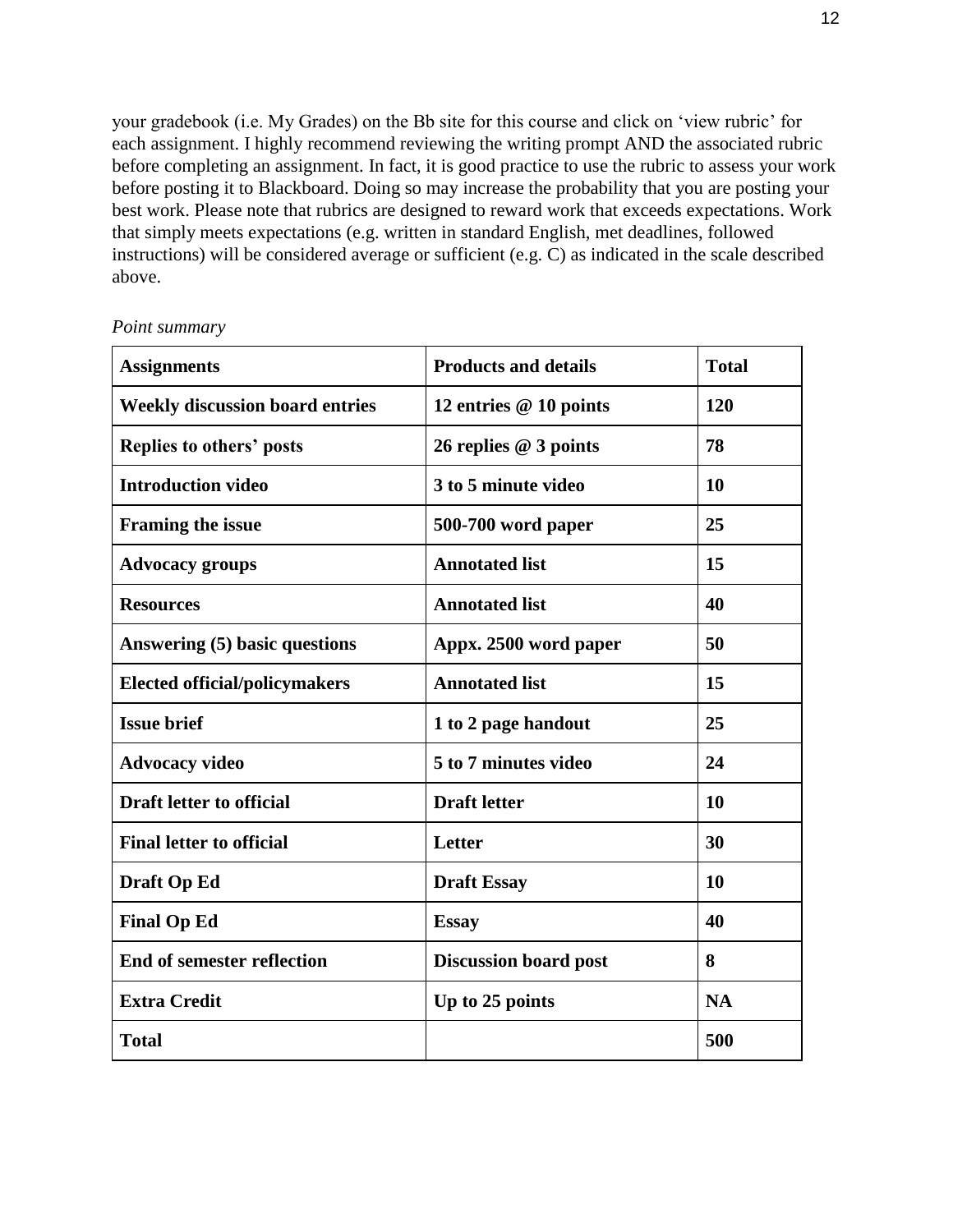### *Drafts*

One of the goals of this course is to help you improve your ability to write for different purposes and audiences. The writing assignments are of modest length and are intended to build on each other. It is advantageous to be working on multiple assignments at the same time, despite the distribution of due dates. You will have the opportunity to write about the same issue in different ways and for different audiences. Sharing earlier drafts with classmates will undoubtedly provide you with opportunities for constructive feedback.

### *Extra Credit*

Often due to technical issues beyond the instructor's control, you may find typographical or formatting errors in course materials in Blackboard. If you find an error, please bring it to my attention. If you are among the first to tell me about it, you will earn an extra credit point.

| Week           | Date               | Topic                                                                                                            | Reply deadline:<br>Wednesday<br>11:59 pm                     | Comment<br>deadline:<br>Sunday<br>11:59 pm                                                           | Writing/Video<br>assignment deadline:<br>Sunday 11:59 pm                                                                                                                  |
|----------------|--------------------|------------------------------------------------------------------------------------------------------------------|--------------------------------------------------------------|------------------------------------------------------------------------------------------------------|---------------------------------------------------------------------------------------------------------------------------------------------------------------------------|
| 1              | $9/4$ to<br>9/9    | Introductions,<br>syllabus<br>review, library<br>research, APA<br>Style, What is<br>public interest<br>advocacy? |                                                              | 9/9 Post your<br>advocacy<br>biography<br>(introduce self,<br>advocacy<br>experience &<br>interests) | 9/9 No writing<br>assignment due this<br>week. Ensure you<br>have consistent access<br>to a computer, the<br>required software, and<br>a reliable internet<br>connection. |
| $\overline{2}$ | 9/10<br>to<br>9/16 | Why advocate?                                                                                                    | $9/12$ Reply to at<br>least 2 other<br>advocacy bios.        | $9/16$ Post<br>comment on<br>Hamilton<br>(2004).                                                     | $9/16$ No writing<br>assignment due this<br>week. Instead, practice<br>using the video<br>software.                                                                       |
| 3              | 9/17<br>to<br>9/23 | Public<br>Perceptions of<br>Psychology as<br>a science<br><b>Individual</b><br>meeting with<br>instructor        | $9/19$ Reply to at<br>least 2 other<br>posts on<br>Hamilton. | $9/23$ Post<br>comment on<br>Lilienfeld, S.O.<br>$(2012)$ and<br>associated<br>articles.             | 9/23 Post link to your<br>intro video which<br>introduces yourself,<br>your issue, and why it<br>interests you.                                                           |

### Calendar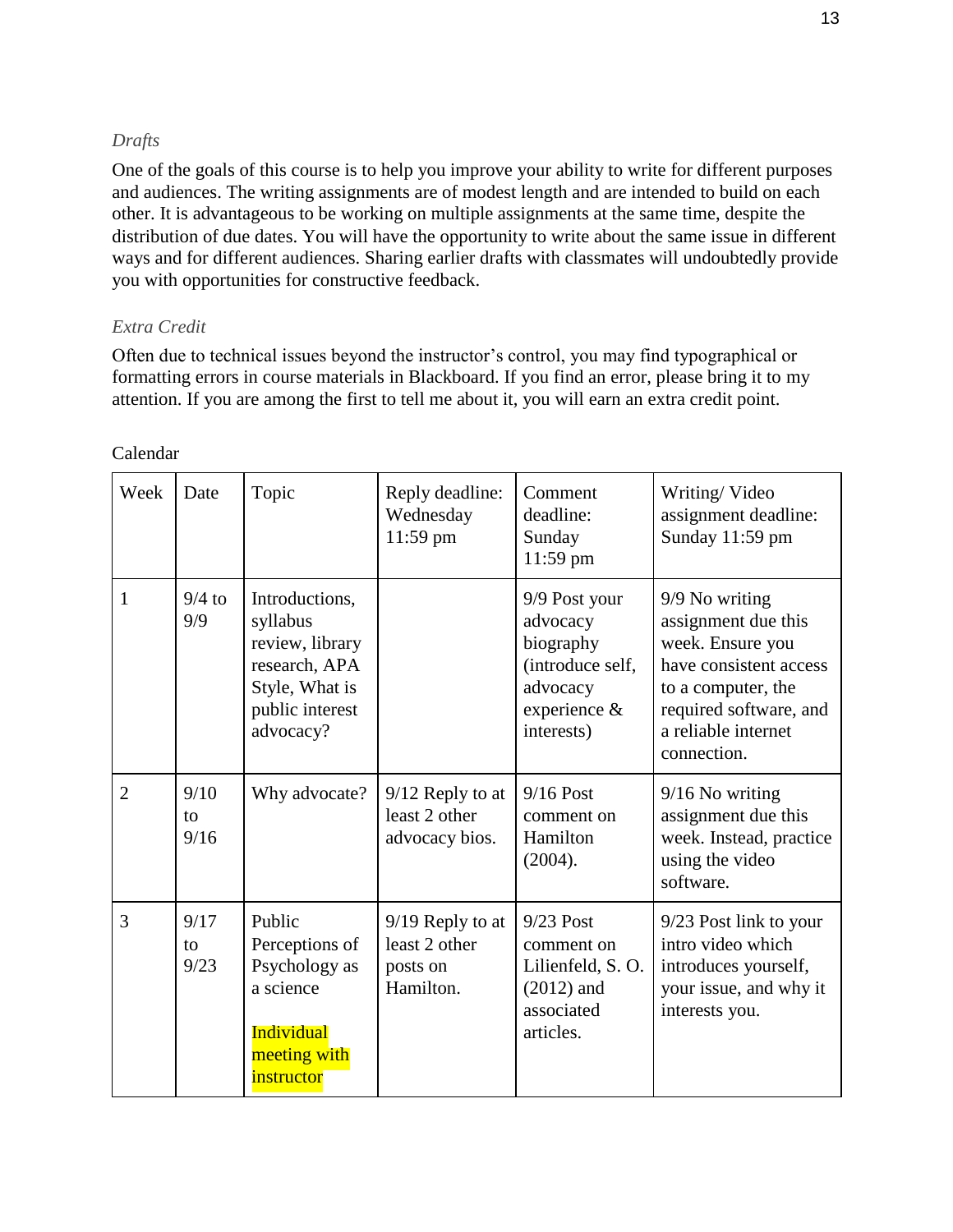| $\overline{4}$ | 9/24<br>to<br>9/30   | The relevance<br>of public<br>perceptions of<br>psychology to<br>advocacy in the<br>public interest | 9/26 Reply to at<br>least 2 other<br>posts on<br>Lilienfeld.                             | $9/30$ Post<br>comment on<br>Ferguson, C. J.<br>$(2015)$ and<br>associated<br>articles.                                                           | 9/30 Post your<br>"framing the issue"<br>paper. (500 to 750<br>words, identifying<br>your issue: choose<br>your own [instructor<br>approved] topic or one<br>from the APA list) |
|----------------|----------------------|-----------------------------------------------------------------------------------------------------|------------------------------------------------------------------------------------------|---------------------------------------------------------------------------------------------------------------------------------------------------|---------------------------------------------------------------------------------------------------------------------------------------------------------------------------------|
| 5              | 10/1<br>to<br>10/7   | Becoming a<br>savvy advocate                                                                        | 10/3 Reply to at<br>least 2 other<br>posts on<br>Ferguson.                               | $10/7$ Post<br>comment on<br>Richen video.                                                                                                        | 10/7 Post an annotated<br>compendium of at<br>least 4 advocacy<br>groups and coalitions<br>(for and against, if<br>possible)                                                    |
| 6              | 10/10<br>to<br>10/14 | Seeing the big<br>picture                                                                           | $10/10$ Reply to<br>at least 2 other<br>posts on<br>Richen.                              | $10/14$ Post a<br>comment about<br>understanding<br>the debate and<br>mastering the<br>rules of the<br>game as<br>discussed by<br>Badgett (2015). | $10/14$ Post an<br>annotated list of<br>resources                                                                                                                               |
| 7              | 10/15<br>to<br>10/21 | Policy makers<br>and media<br>outlets                                                               | $10/17$ Reply to<br>at least 2 other<br>posts on<br>Badgett.                             | $10/21$ Post a<br>comment on<br><b>Kaslow</b> (2015)<br>and related<br>articles.                                                                  | 10/21 Post your roster<br>of at least 5 policy<br>makers and/or relevant<br>media outlets with<br>contact information                                                           |
| 8              | 10/22<br>to<br>10/28 | The importance<br>of replication<br>in science and<br>policy                                        | $10/24$ Reply to<br>at least 2 other<br>posts on<br>Kaslow.                              | 10/28 Post a<br>comment on the<br>issue of<br>replication in<br>psychological<br>science.                                                         | 10/28 Post your<br>"Answering basic<br>questions" paper.<br>(Includes a minimum<br>of 5 questions.)                                                                             |
| 9              | 10/29<br>to<br>11/4  | Baloney<br>detection and<br><b>Issue Brief</b>                                                      | 10/31 Post<br>substantive<br>feedback on at<br>least 2<br>classmates'<br>answering basic | 11/4 Post<br>comment on<br>baloney<br>detection<br>readings.                                                                                      | 11/4 Post your issue<br>brief (provides the<br>structure for your<br>advocacy video and<br>can be used as a<br>handout).                                                        |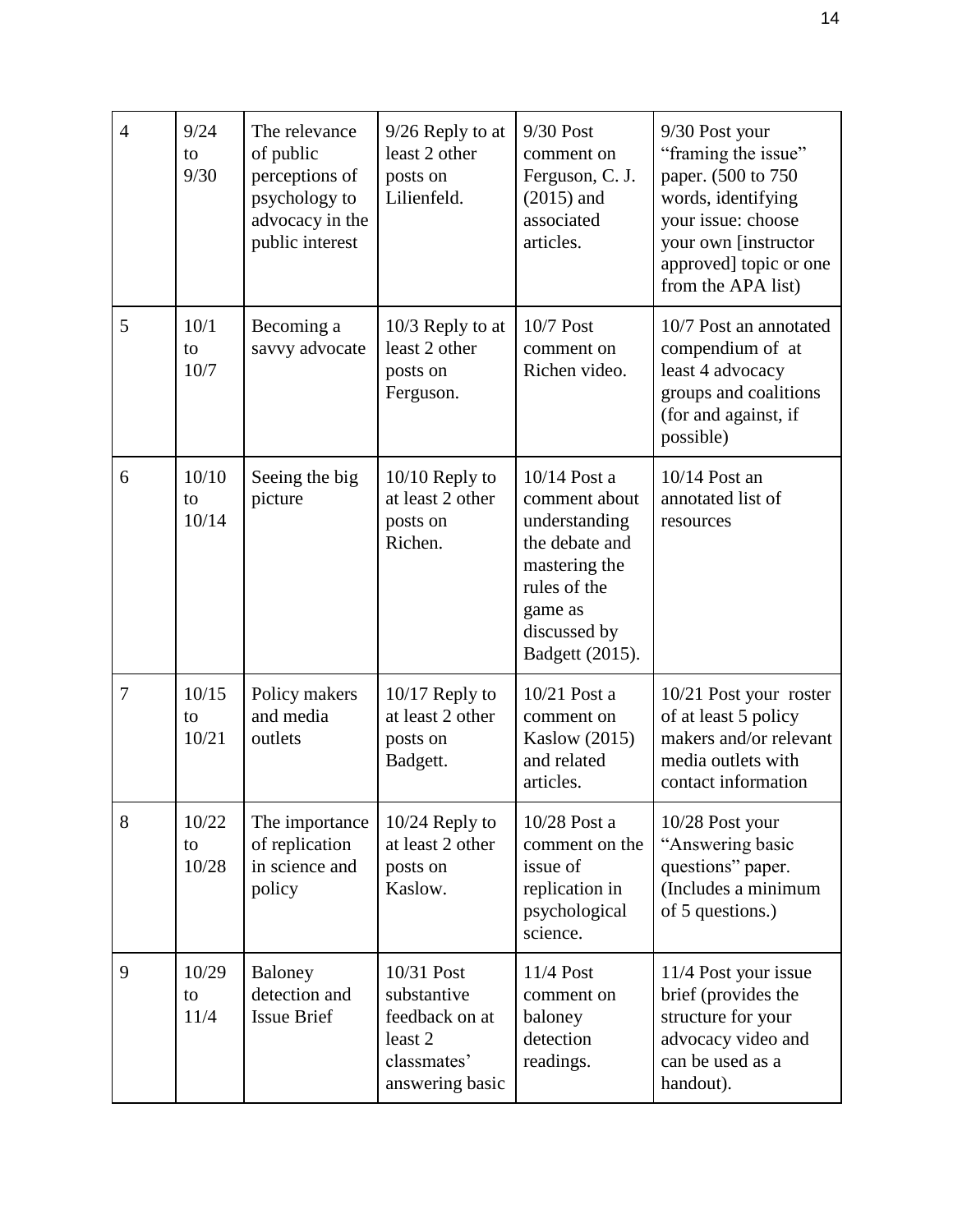|    |                      |                                                                             | questions<br>papers.                                                                                            |                                                                                         |                                                                             |
|----|----------------------|-----------------------------------------------------------------------------|-----------------------------------------------------------------------------------------------------------------|-----------------------------------------------------------------------------------------|-----------------------------------------------------------------------------|
| 10 | 11/5<br>to<br>11/11  | Overcoming<br>motivated<br>rejection of<br>science and<br>Advocacy<br>Video | 11/7 Post<br>substantive<br>feedback on at<br>least <sub>2</sub><br>classmates'<br>issue briefs.                | $11/11$ Post on<br>motivated<br>rejection of<br>science.                                | 11/11 Post an<br>introduction and<br>submit link to your<br>advocacy video. |
| 11 | 11/12<br>to<br>11/18 | Psychology of<br>protesting<br>effectively and<br>Constituent<br>Letter     | 11/14 Post<br>substantive<br>feedback on at<br>least 2<br>classmates'<br>advocacy<br>videos.                    | 11/18 Post<br>comment on<br>effective<br>protest.                                       | $11/18$ Post a draft of<br>your letter.                                     |
| 12 | 11/26<br>to<br>12/2  | Constituent<br>Letter revised                                               | 11/28 Post<br>substantive<br>feedback on at<br>least 2<br>classmates'<br>draft letters.                         | 12/2 Post<br>comment on<br>civilization and<br>its discontented.                        | 12/2 Post your final<br>letter to elected<br>official or policy<br>maker.   |
| 13 | 12/3<br>to<br>12/9   | Op Ed                                                                       | 12/5 Post<br>substantive<br>feedback on at<br>least 2 other<br>posts on<br>civilization and<br>its discontented |                                                                                         | 12/9 Post your draft<br>Op Ed essay                                         |
| 14 | 12/10<br>to<br>12/14 | Wrap up<br>Op Ed revised                                                    | 12/12 Post<br>substantive<br>feedback on at<br>least 2<br>classmates'<br>draft op ed<br>essays.                 | 12/14 Post your<br>end of semester<br>reflection.<br>(deadline)<br>extended to<br>12/16 | 12/14 Post your final<br>Op Ed essay (deadline<br>extended to 12/16)        |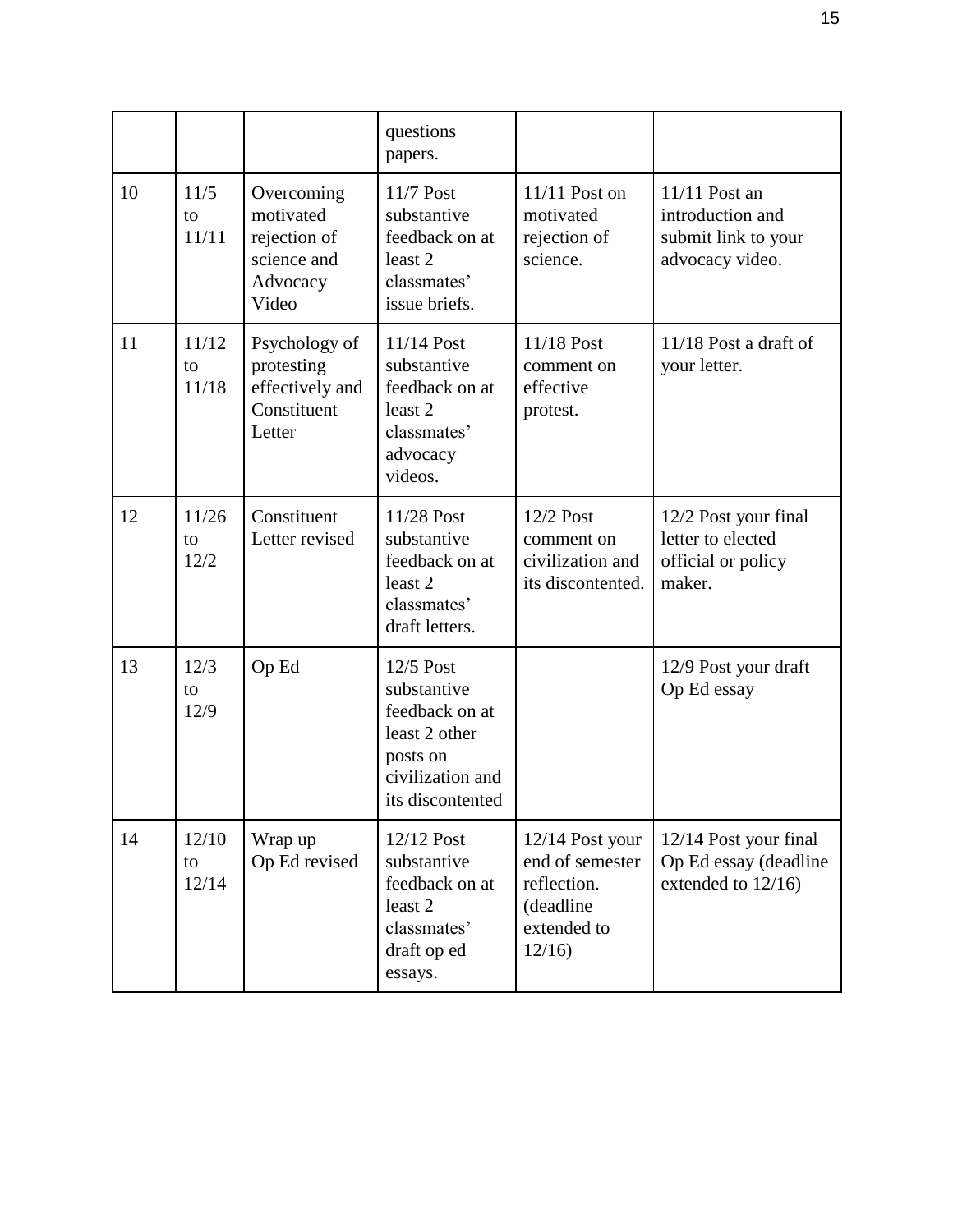# Assignments by Week

Week 1--What is public interest advocacy?

- Syllabus review
- Ensure access to a computer, the necessary software, and a reliable internet connection.
- Read; Heaney, M. T. (n.d.). Public interest advocacy. In International Encyclopedia of the social sciences,  $2<sup>nd</sup>$  Ed. (p. 614-615). Retrieved 4/27/15 from [http://sites.lsa.umich.edu/mheaney/wp-content/uploads/sites/38/2014/01/Public\\_Interest\\_](http://sites.lsa.umich.edu/mheaney/wp-content/uploads/sites/38/2014/01/Public_Interest_Advocacy.pdf) [Advocacy.pdf](http://sites.lsa.umich.edu/mheaney/wp-content/uploads/sites/38/2014/01/Public_Interest_Advocacy.pdf)
- Read: Clay, R. A. (2016, Jan.). Changing lives with psychological research. Monitor on Psychology (pp 34-39). Washington DC: American Psychological Association. (pdf)
- Read: Endean, S. (2006). *Introduction: Rules of the road.* In *Bringing lesbian and gay rights into the mainstream* (pp. 1-2). New York: Harrington Park Press.
- Nadal, K. (2017). "Let's get in formation": On becoming a psychologist-activist in the 21st century. *American Psychologist, 72*, 935-946.
- Review: Effective use of library handout from Bill Grubb
- Explore: Finding and evaluating information and materials—library website CRAAP test
- Review: Advocacy issues <http://www.apa.org/about/gr/issues/index.aspx>
- Review: Kent State University Libraries (n.d.). APA cheat sheet. (link to document)
- Review: American Psychological Association (2010). Crediting sources. In Publication manual of the American Psychological Association (pp. 169-192). (pay special attention to pages 169-170 and the example in figure 6.1). E-reserves

Week 2--Why advocate?

- Read: American Psychological Association (n.d.) Why Be an Advocate. Retrieved 4/27/15 from<http://www.apa.org/about/gr/advocacy/why.aspx>
- Read: Hamilton, L. (2004). Civic participation. In L. Hamilton, *How Congress Works and Why You Should Care* (124-150). Bloomington, IN: Indiana University Press. E-reserves
- Watch: Why I am an HIV/AIDS activist [https://www.ted.com/talks/annie\\_lennox\\_why\\_i\\_am\\_an\\_hiv\\_aids\\_activist](https://www.ted.com/talks/annie_lennox_why_i_am_an_hiv_aids_activist)
- Watch: Why I must come out Geena Rocero (transgender) [https://www.ted.com/talks/geena\\_rocero\\_why\\_i\\_must\\_come\\_out](https://www.ted.com/talks/geena_rocero_why_i_must_come_out)
- Watch: How we turned the tide on domestic violence Esta Soler [https://www.ted.com/talks/esta\\_soler\\_how\\_we\\_turned\\_the\\_tide\\_on\\_domestic\\_violence\\_h](https://www.ted.com/talks/esta_soler_how_we_turned_the_tide_on_domestic_violence_hint_the_polaroid_helped) int the polaroid helped
- Practice using video software.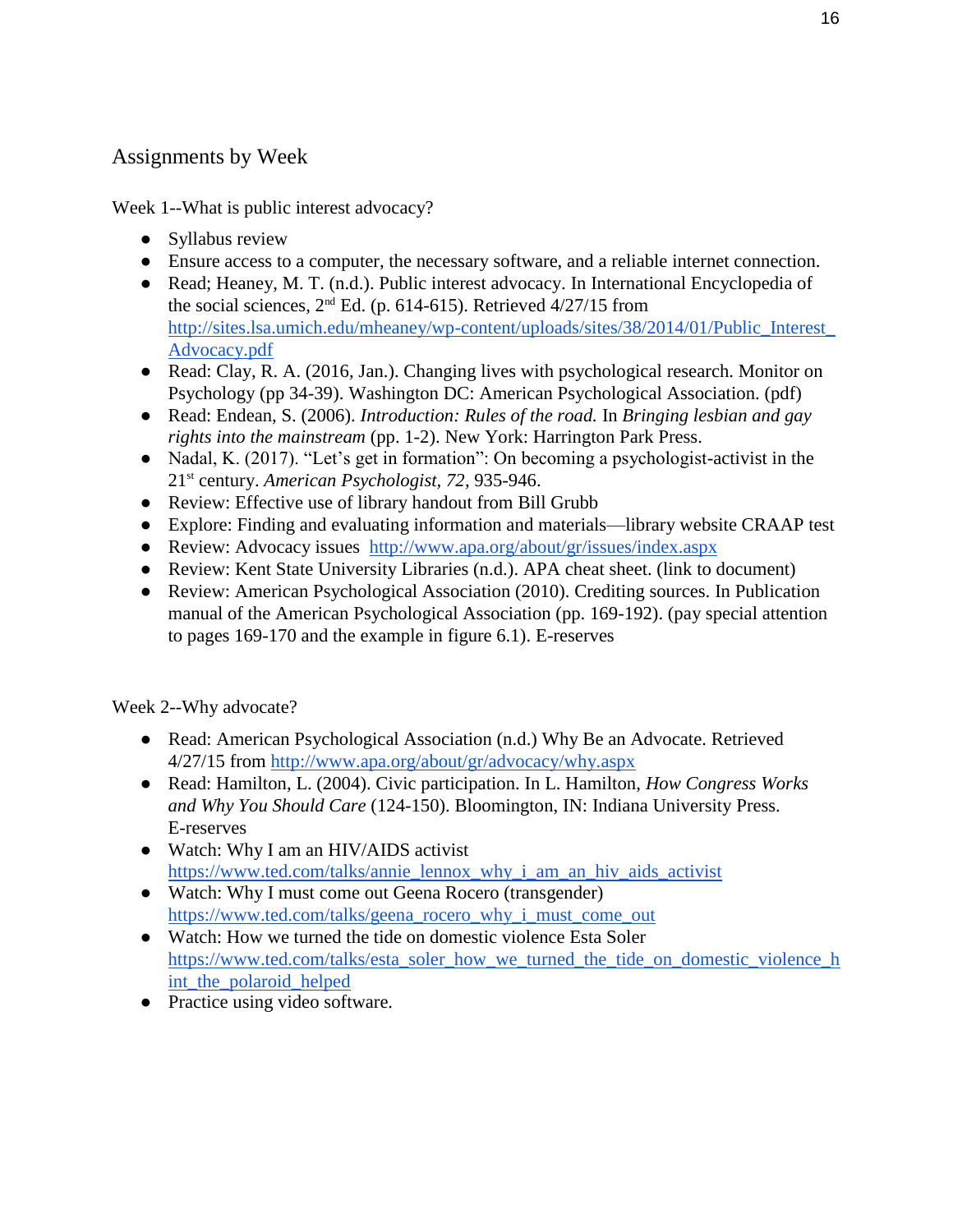Week 3--Public perceptions of psychology as a science

- Read: Lilienfeld, S. O. (2012). Public skepticism of psychology: Why many people perceive the study of human behavior as unscientific. *American Psychologist, 67*, 111-129. E-reserves
- Read: Newman, L.S., Bakina, D.A., & Tang, Y. (2012). The role of preferred beliefs in skepticism about psychology. *American Psychologist, 67*, 805-506.
- Read: Teo, T., (2012). Psychology is still a problematic science and the public knows it. *American Psychologist, 67*, 807-808. E-reserves
- Read: Tryon, W. W. (2012). Emergence vs. reductionism. *American Psychologist, 67*, 806-807. E-reserves
- Read: Lilienfeld, S. O. (2012). Further sources of our fields embattled public reputation. *American Psychologist, 67*, 808-809. E-reserves

Week 4--The relevance of public perceptions of psychology to advocacy in the public interest

- Read: Ferguson, C. J. (2015). "Everybody knows psychology is not a real science": Public perceptions of psychology and how we can improve our relationship with policymakers, the scientific community, and the general public. *American Psychologist, 70*, 527-542.
- Read: Tryon, W. W. (2016). Underreliance on mechanistic models: Comment on Ferguson (2015). *American Psychologist, 71*, 505-506.
- Read: Ferguson, C.J. (2016). Free will, mechanism, and the nature of being human: Reply to Tryon (2016). *American Psychologist, 71*, 507-508.
- Read: Obama, B (2015, September 15). Executive order using behavior science insights to better serve the American people. Retrieved from [https://www.whitehouse.gov/the-press-office/2015/09/15/executive-order-using-behavior](https://www.whitehouse.gov/the-press-office/2015/09/15/executive-order-using-behavioral-science-insights-better-serve-american) [al-science-insights-better-serve-american](https://www.whitehouse.gov/the-press-office/2015/09/15/executive-order-using-behavioral-science-insights-better-serve-american)

Week 5--Becoming a savvy advocate

- Read: American Psychological Association (2014). A psychologist's guide to federal advocacy. Washington, DC: American Psychological Association, Education Government Relations Office & Public Interest Government Relations Office. Retrieved 4/27/15 from [http://www.apa.org/about/gr/advocacy/federal-guide.pdf.](http://www.apa.org/about/gr/advocacy/federal-guide.pdf)
- Review: American Psychological Association (n.d.) What's Involved (Federal or State)? Retrieved 4/27/15 from<http://www.apa.org/about/gr/advocacy/involved.aspx>
- Review: American Psychological Association (n.d.). Advocacy Information. Retrieved 4/27/2015 from<http://www.apa.org/about/gr/advocacy/tips-index.aspx>
- Read: Cogan, J.C. (2003). Influencing public policy. In M.R. Stevenson & J.C. Cogan (Eds.). *Everyday Activism: A handbook for lesbian, gay, and bisexual people and their allies* (pp. 19-38). New York: Routledge. E-reserves
- Watch: What the gay rights movement learned from the civil rights movement Yoruba Richen

[https://www.ted.com/talks/yoruba\\_richen\\_what\\_the\\_gay\\_rights\\_movement\\_learned\\_fro](https://www.ted.com/talks/yoruba_richen_what_the_gay_rights_movement_learned_from_the_civil_rights_movement) [m\\_the\\_civil\\_rights\\_movement](https://www.ted.com/talks/yoruba_richen_what_the_gay_rights_movement_learned_from_the_civil_rights_movement)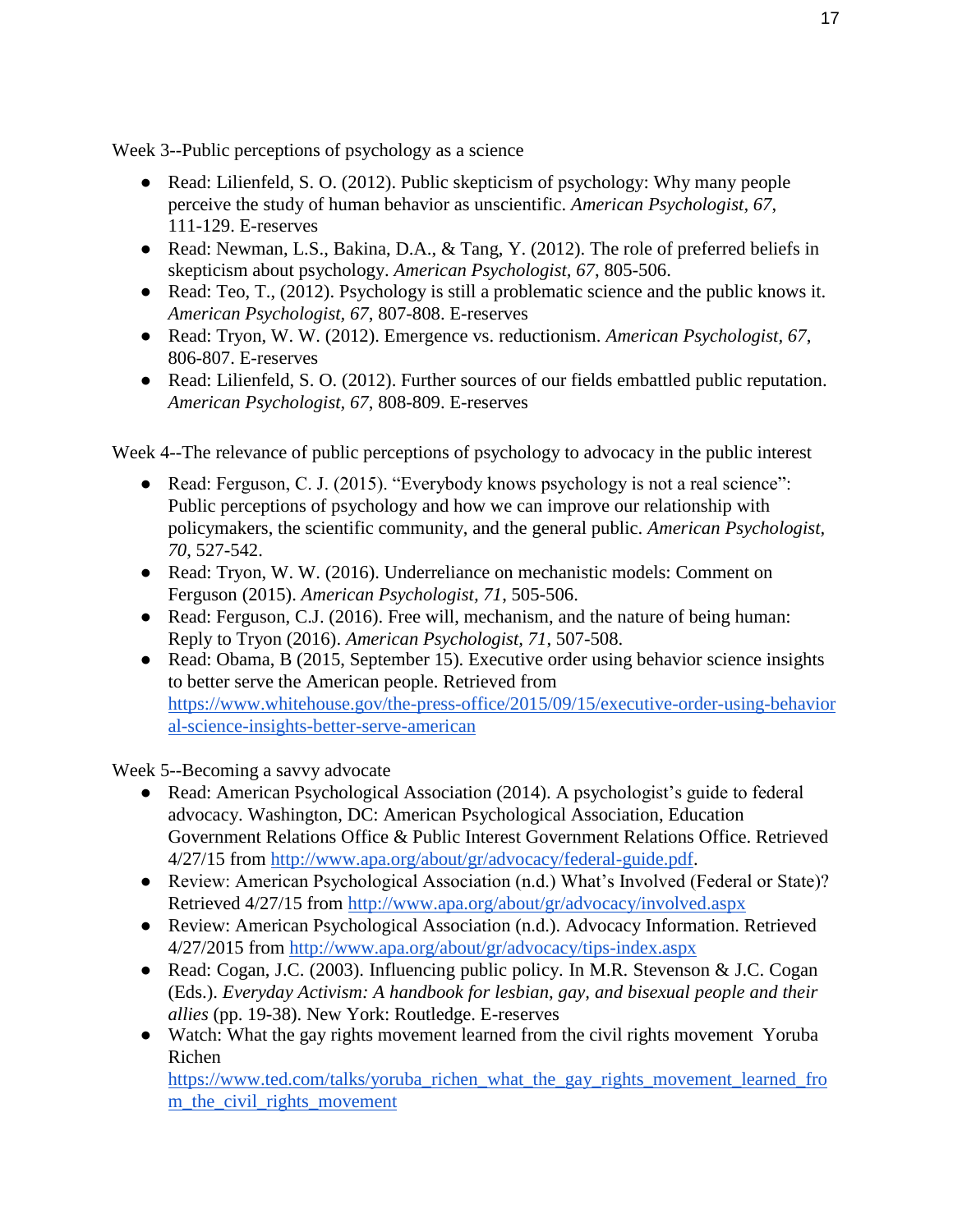Week 6—Seeing the big picture: Understanding the debate and mastering the rules of the game

- Read: Badgett, M. V. L. (2015). Seeing the big picture, part 1: Understanding the debate. In The public professor: How to use your research to change the world (pp. 19-44). New York: New York University Press. E-reserves
- Read: Badgett, M. V. L. (2015). Seeing the big picture, part 2: Mastering the rules of the game. In The public professor: How to use your research to change the world (pp. 45-66. New York: New York University Press. E-reserves

Week 7--Policy makers and media outlets

- Read: Kaslow, N. J. (2015). Translating psychological science to the public. *American Psychologist, 70,* 361-371.<http://dx.doi.org/10.1037/a0039448>
- Read: Perrin, P. B. (2016). Translating psychological science: Highlighting the media's contribution to contagion in mass shootings: Comment on Kaslow (2015). American Psychologist, 71, 71-72.<http://dx.doi.org/10.1037/a0039994>
- Read: Badgett, M. V. L. (2015). Using traditional media outlets to connect with the world. In The public professor: How to use your research to change the world (pp. 113-139). New York: New York University Press. E-reserves

Week 8—The importance of replication in science and policy

- Read: Maxwell, S. E., Lau, M. Y., & Howard, G. S. (2015). Is psychology suffering from a replication crisis? What does "failure to replicate" really mean? American Psychologist, 70 (6), 487-498.<http://dx.doi.org/10.1037/a0039400>
- Read: Tryon, W. W. (2016). Replication is about effect size: Comment on Maxwell, Lau, and Howard (2015). American Psychologist, 71, 236-237. <http://dx.doi.org/10.1037/a0040191>
- Read: Earp, B. D. & Everett, J. A. C. (2015, Oct 30). How to fix psychology's replication crisis. The Chronicle Review, B14-B16. E-reserves
- Read: Basken, P. (2016, Mar 18). Science's problem of reproducibility: Can it be reproduced. The Chronicle of Higher Education.
- Read: Basken, P. (2017, June 28). A new theory on how researchers can solve the reproducibility crisis: Do the math. Chronicle of Higher Education.
- Read: Winerman, L. (2016, June). How much of the psychology literature is wrong? A replication movement is afoot in psychology. But researchers disagree about the scope and significance of its findings so far. Monitor on Psychology, 14-17. (pdf)
- Review: Example of Answering basic questions paper: Stevenson, M. R. (2003). Answering basic questions. In M. R. Stevenson & J. C. Cogan (Eds.). *Everyday Activism: A handbook for lesbian, gay, and bisexual people and their allies* (pp. 39-55). New York: Routledge.

Week 9—The "Fine Art of Baloney Detection" and Issue brief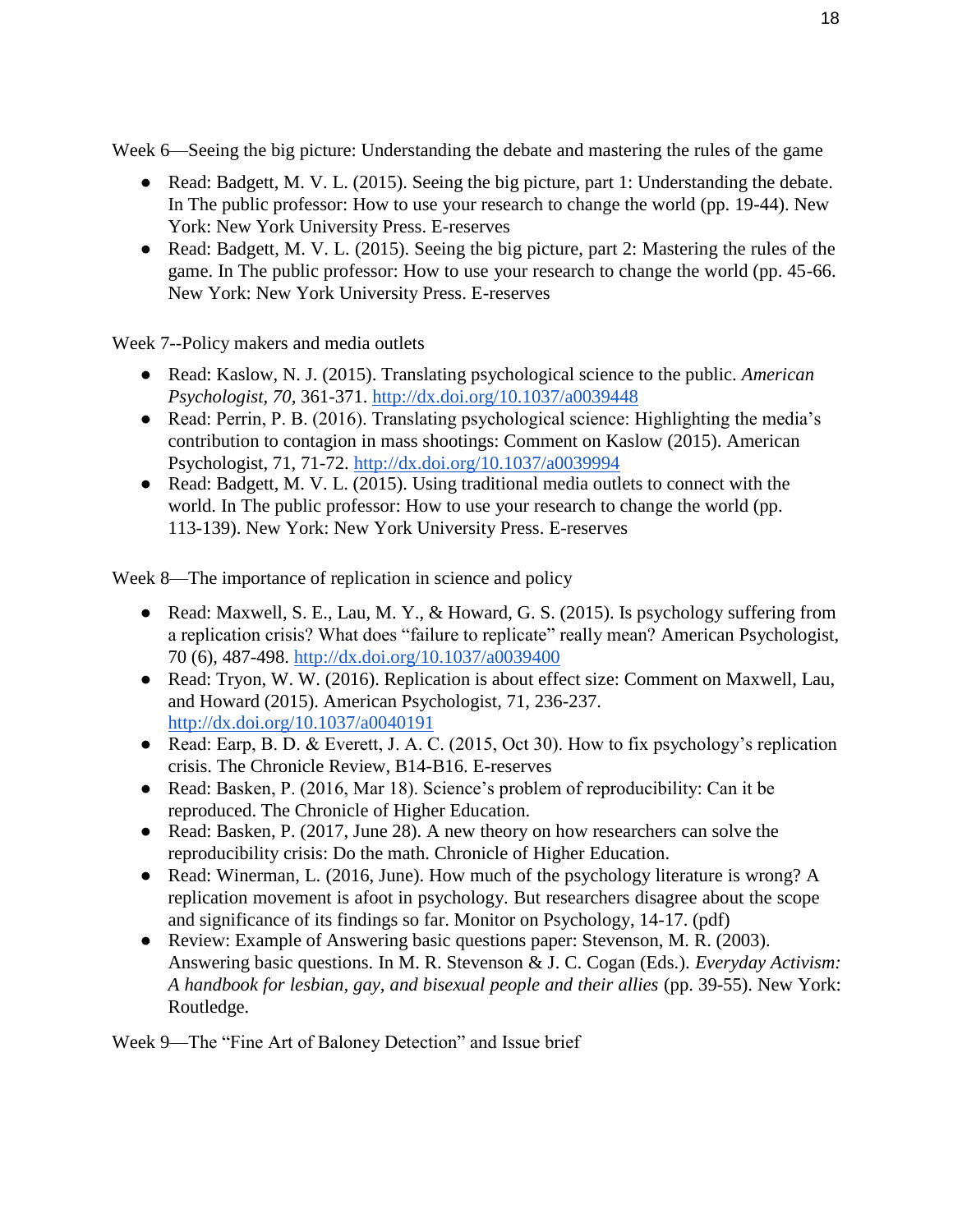- Read: Sagan, C. (1996). The fine art of baloney detection. In The Demon-Haunted world (Chpt 12). (focus on excerpt starting middle of page 4 with "These are all cases of proved or presumptive baloney).
- Read: Kiely, E. & Robertson, L. (2016, Nov 18). How to spot fake news. FactCheck.Org. <http://www.factcheck.org/2016/11/how-to-spot-fake-news/>
- Read: Weir, K. (2017, May). Why we believe alternative facts. Monitor on psychology, 48(5), 34-39.
- Read: Matthews, R. (2000). Storks deliver babies (p=0.008). *Teaching Statistics, 22*(2), 36-38.
- Review: Spurious correlations (n.d.) Tylervigen.com <http://www.tylervigen.com/spurious-correlations>
- Read: Cook, J., Lewandowsky, S. (2011). The Debunking Handbook. St. Lucia, Australia: University of Queensland. November 5. ISBN 978-0-646-56812-6. [\[http://sks.to/debunk\]](http://sks.to/debunk)
- Pennycook, G. (2016, January 6). Why bullshit is no laughing matter. Aeon. Retrieved from [https://aeon.co/ideas/why-bullshit-is-no-laughing-matter?utm\\_source=Aeon+Newsletter](https://aeon.co/ideas/why-bullshit-is-no-laughing-matter?utm_source=Aeon+Newsletter&utm_campaign=45d9ec3cd1-EMAIL_CAMPAIGN_2017_08_21&utm_medium=email&utm_term=0_411a82e59d-45d9ec3cd1-69488129) [&utm\\_campaign=45d9ec3cd1-EMAIL\\_CAMPAIGN\\_2017\\_08\\_21&utm\\_medium=email](https://aeon.co/ideas/why-bullshit-is-no-laughing-matter?utm_source=Aeon+Newsletter&utm_campaign=45d9ec3cd1-EMAIL_CAMPAIGN_2017_08_21&utm_medium=email&utm_term=0_411a82e59d-45d9ec3cd1-69488129)
- [&utm\\_term=0\\_411a82e59d-45d9ec3cd1-69488129](https://aeon.co/ideas/why-bullshit-is-no-laughing-matter?utm_source=Aeon+Newsletter&utm_campaign=45d9ec3cd1-EMAIL_CAMPAIGN_2017_08_21&utm_medium=email&utm_term=0_411a82e59d-45d9ec3cd1-69488129) ● Review: Cogan, J.C. (2003). Influencing public policy. In M.R. Stevenson & J.C. Cogan (Eds.). *Everyday Activism: A handbook for lesbian, gay, and bisexual people and their*
- *allies* (pp. 19-38). New York: Routledge. (See Box 1.1 and 1.2 (pp. 24-25) for guidance on writing an effective briefing sheet.) E-reserves
- Review: Example of issue brief: APA Public Interest Government Relations Office. (2013). Employment Non-Discrimination Act of 2013. Retrieved 4/27/15 from <http://www.apa.org/about/gr/issues/lgbt/non-discrimination-facts.pdf>
- Review: Example of issue brief: APA Public Interest Government Relations Office. (2013). LGBT Health Disparities. Retrieved 4/27/15 from <http://www.apa.org/about/gr/issues/lgbt/disparities-brief.pdf>

Week 10--Overcoming motivated rejection of science and advocacy video

● Read: Hornsey, M. J. & Fielding, K. S. (2017). Attitude roots and Jiu Jitsu persuasion: Understanding and overcoming the motivated rejection of science. *American Psychologist*, 72, 459-473.<http://dx.doi.org/10.1037/a0040437>

Week 11—Protesting effectively and constituent letter

• Read: Khazan, O. (2017, Feb 27). The Psychology of effective protest: New research shows why nonviolent works better than extreme tactics. The Altantic. [https://www.theatlantic.com/science/archive/2017/02/the-psychology-of-effective-protest](https://www.theatlantic.com/science/archive/2017/02/the-psychology-of-effective-protest/517749/) [/517749/.](https://www.theatlantic.com/science/archive/2017/02/the-psychology-of-effective-protest/517749/)